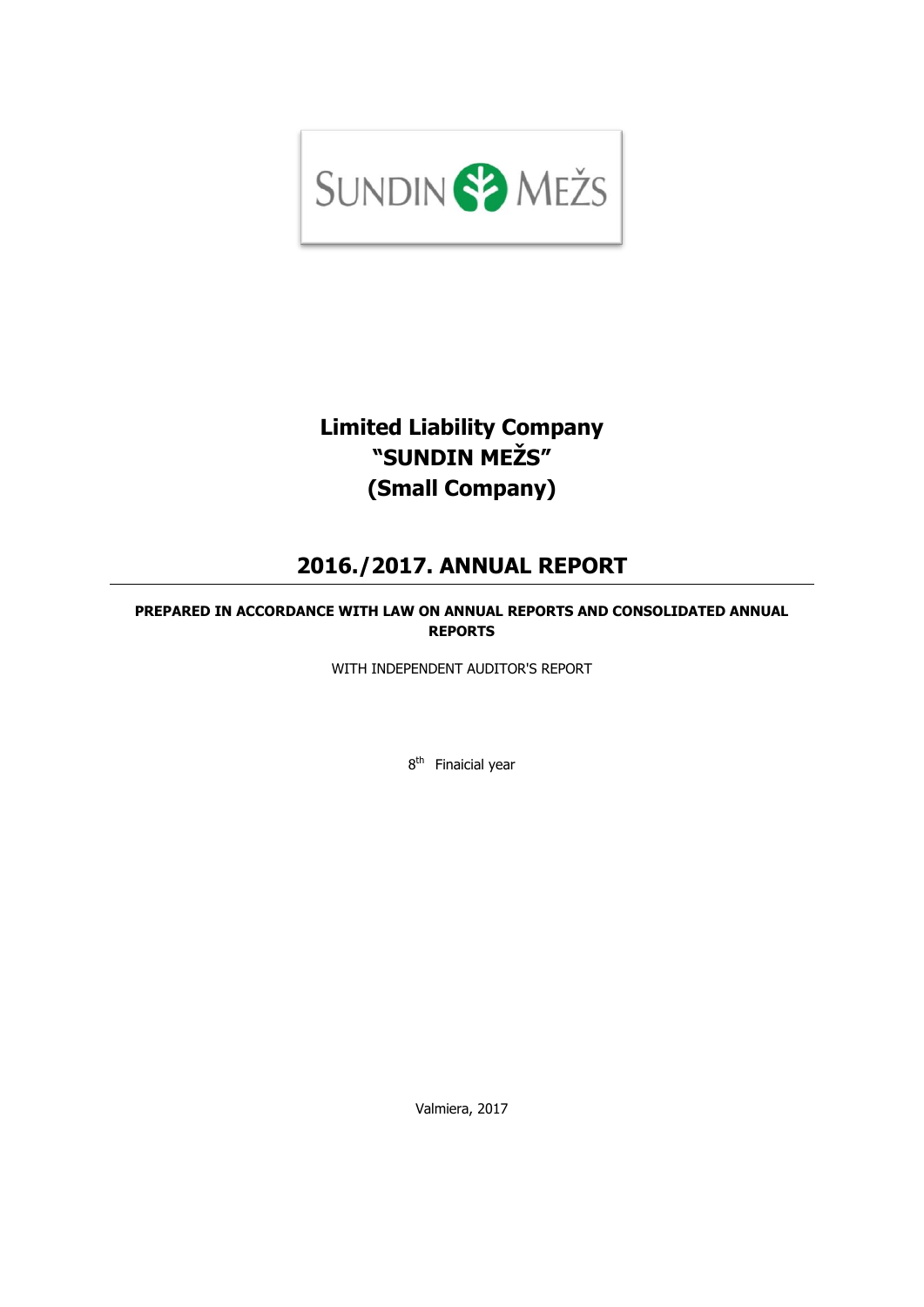

# **CONTENTS**

<span id="page-1-0"></span>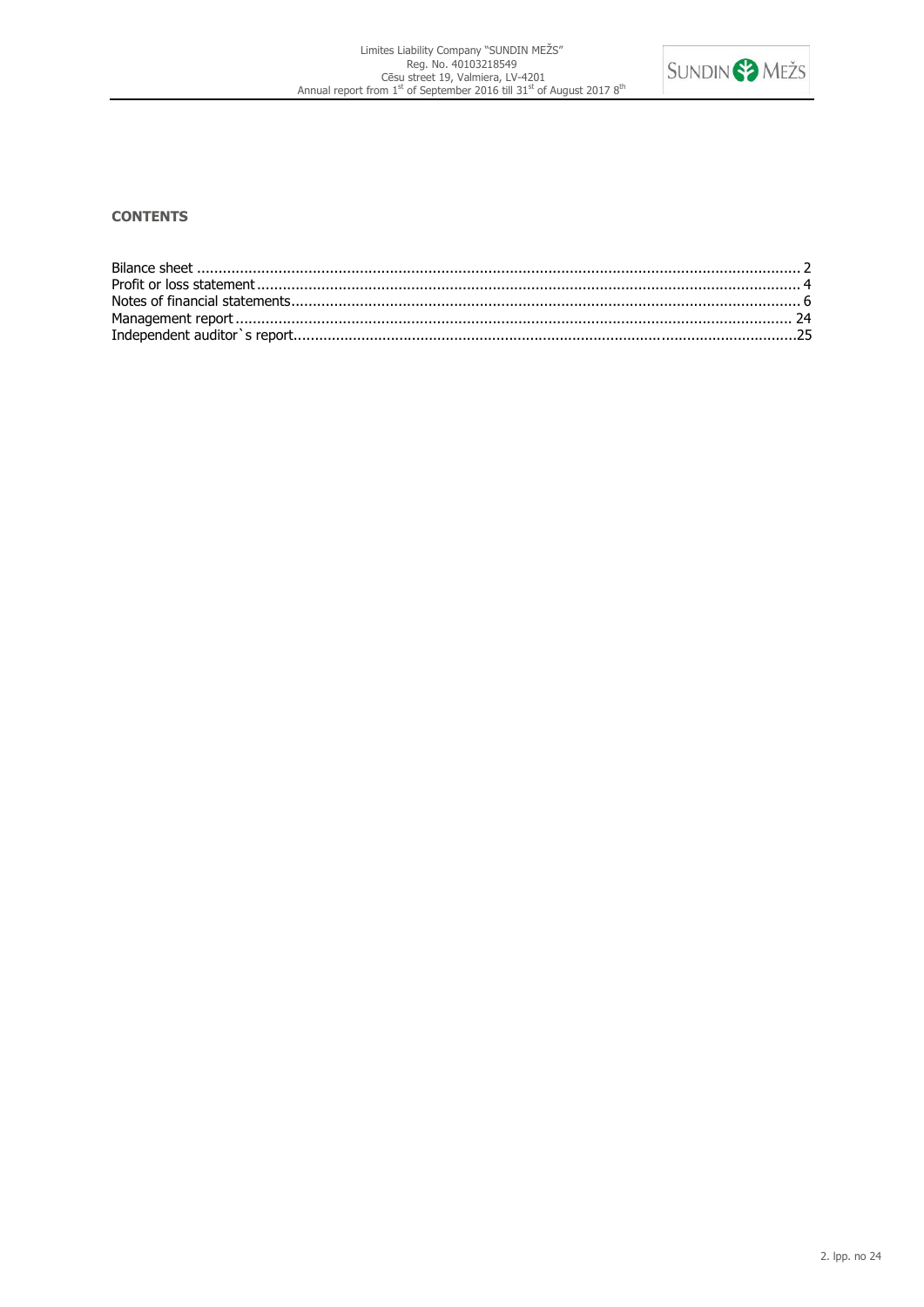

# **BALANCE SHEET**

|                                                            | <b>ASSET</b> |             |              |
|------------------------------------------------------------|--------------|-------------|--------------|
|                                                            |              | 31.08.2017. | 31.08.2016.  |
| Long-term investments                                      | <b>Notes</b> | <b>EUR</b>  | <b>EUR</b>   |
| <b>Fixed assets</b>                                        |              |             |              |
| Real estate                                                |              |             |              |
| a) Land, buildings and constructions                       |              | 7 445 552   | 7 039 946    |
| Animals and plants                                         |              |             |              |
| a) working or productive animals and perennial plantations |              | 5 0 14 1 29 | 4 4 68 1 7 5 |
| Other fixed assets and inventory                           |              | 111 281     | 52 942       |
| Advance payments on fixed assets                           |              | 40 393      | 99 091       |
| <b>Total fixed assets</b>                                  |              | 12 611 355  | 11 660 154   |
| Total long-term investments                                | з            | 12 611 355  | 11 660 154   |
| <b>Current assets</b><br><b>Inventories</b>                |              |             |              |
| Raw materials and consumables                              |              | 255 962     | 231 281      |
| <b>Total inventories</b>                                   | 4            | 255 962     | 231 281      |
| <b>Receivables</b>                                         |              |             |              |
| Trade receivables                                          | 5            | 151 773     | 45 067       |
| Other receivables                                          |              | 32 621      | 128 613      |
| Prepaid expense                                            |              | 10 378      | 7 2 9 4      |
| <b>Total receivables</b>                                   |              | 194 772     | 180974       |
| Cash                                                       | 8            | 844 387     | 641 983      |
| <b>Total current assets</b>                                |              | 1 295 121   | 1 054 238    |
| Total assets                                               |              | 13 906 476  | 12 714 392   |

The accompanying notes on pages 6 to 23 are an integral part of these financial statement.

Guntis Ādamsons **Eva Dzērve** Authorized person Accounting outsourcing company LLC Dzērves birojs, Chairman of the Board

December 27, 2017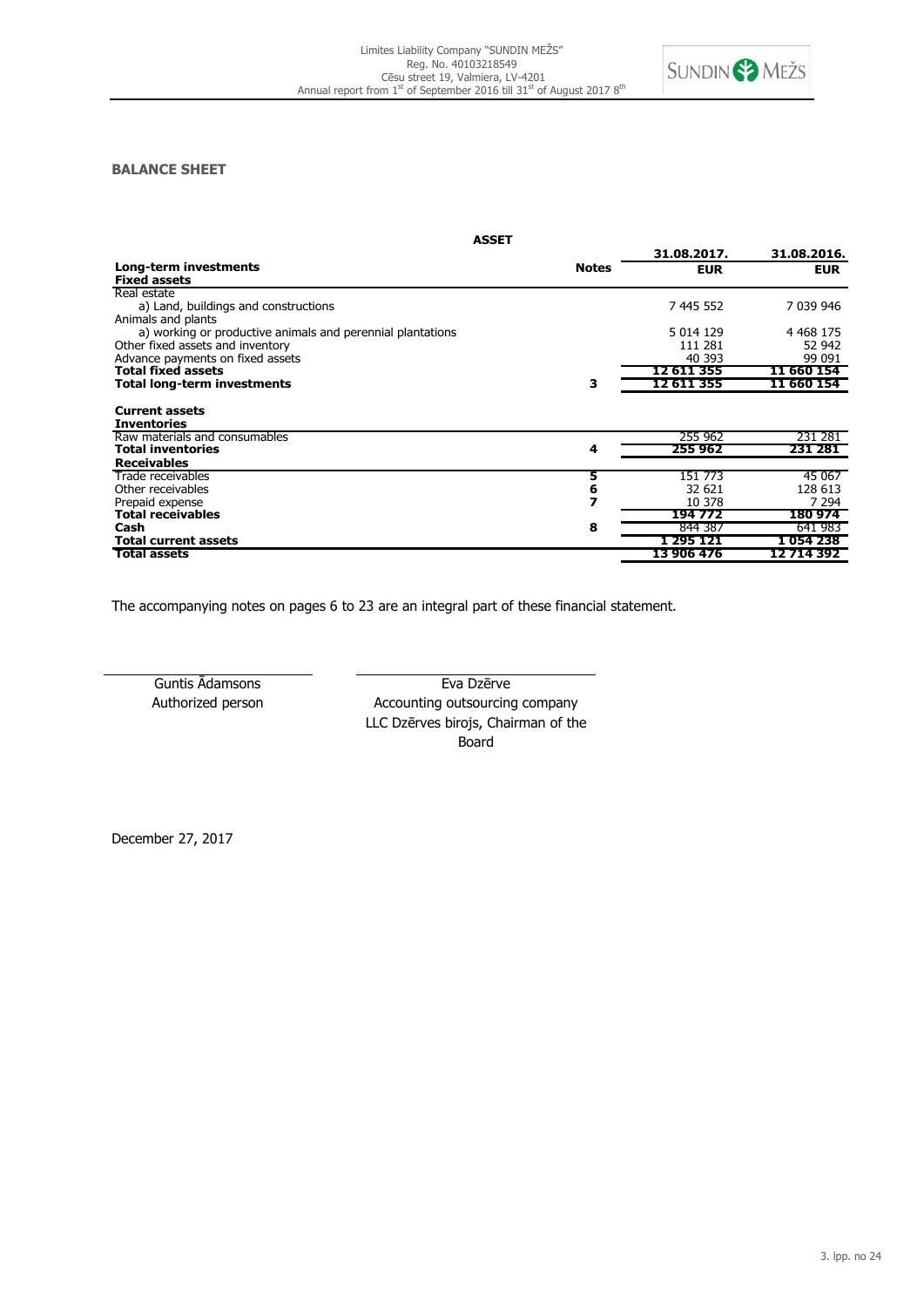

# **BALANCE SHEET**

| <b>EQUITY AND LIABILITIES</b>             |              |             |               |
|-------------------------------------------|--------------|-------------|---------------|
|                                           |              | 31.08.2017. | 31.08.2016.   |
| <b>Equity</b>                             | <b>Notes</b> | <b>EUR</b>  | <u>EUR_</u>   |
| Share capital                             | 9            | 4 111 899   | 4 111 899     |
| Retaines earnings for the previous year   |              | 203 868     | 313 887       |
| Retained earnings for the reporting year  |              | 167 746     | (112 643)     |
| Total equity                              |              | 4 483 513   | 4 313 143     |
| Provisions                                |              |             |               |
| Other provisions                          |              |             | 15 063        |
| <b>Total provisions</b>                   | 10           | -           | 15 063        |
| <b>Liabilities</b>                        |              |             |               |
| <b>Non-current liabilities</b>            |              |             |               |
| Loans form credit institutions            | 11           | 3 996 010   | 3 422 872     |
| Future revenues                           | 12           | 136 476     | 141 569       |
| Defferes income tax liabilities           |              |             | 2 6 2 4       |
| Total non-current liabilities             |              | 4 132 486   | 3567065       |
| <b>Current liabilities</b>                |              |             |               |
| Loans form credit institutions            | 13           | 426 862     | 1 650 531     |
| Loans from related parties                | 14           | 4 748 253   | 3 097 336     |
| Prepayments received from customers       |              | 3 000       |               |
| Trade receivables                         |              | 83 080      | 70 178        |
| Taxes and state social insurance payables | 15           | 19 240      | 755           |
| other payables                            | 16           | 4 0 8 8     | 255           |
| Deferred income                           | 18           | 5756        |               |
| <b>Accrued liabilities</b>                | 17           | 198         | 66            |
| Total current liabilities                 |              | 5 290 477   | 4 8 19 1 21   |
| <b>Total liabilities</b>                  |              | 9422963     | 8 3 8 6 1 8 6 |
| <b>Total egity and liabilities</b>        |              | 13 906 476  | 12 714 392    |

The accompanying notes on pages 6 to 23 are an integral part of these financial statement.

Guntis Ādamsons **Eva Dzērve** Authorized person **Accounting outsourcing company** LLC Dzērves birojs, Chairman of the Board

<span id="page-3-0"></span>December 27, 2017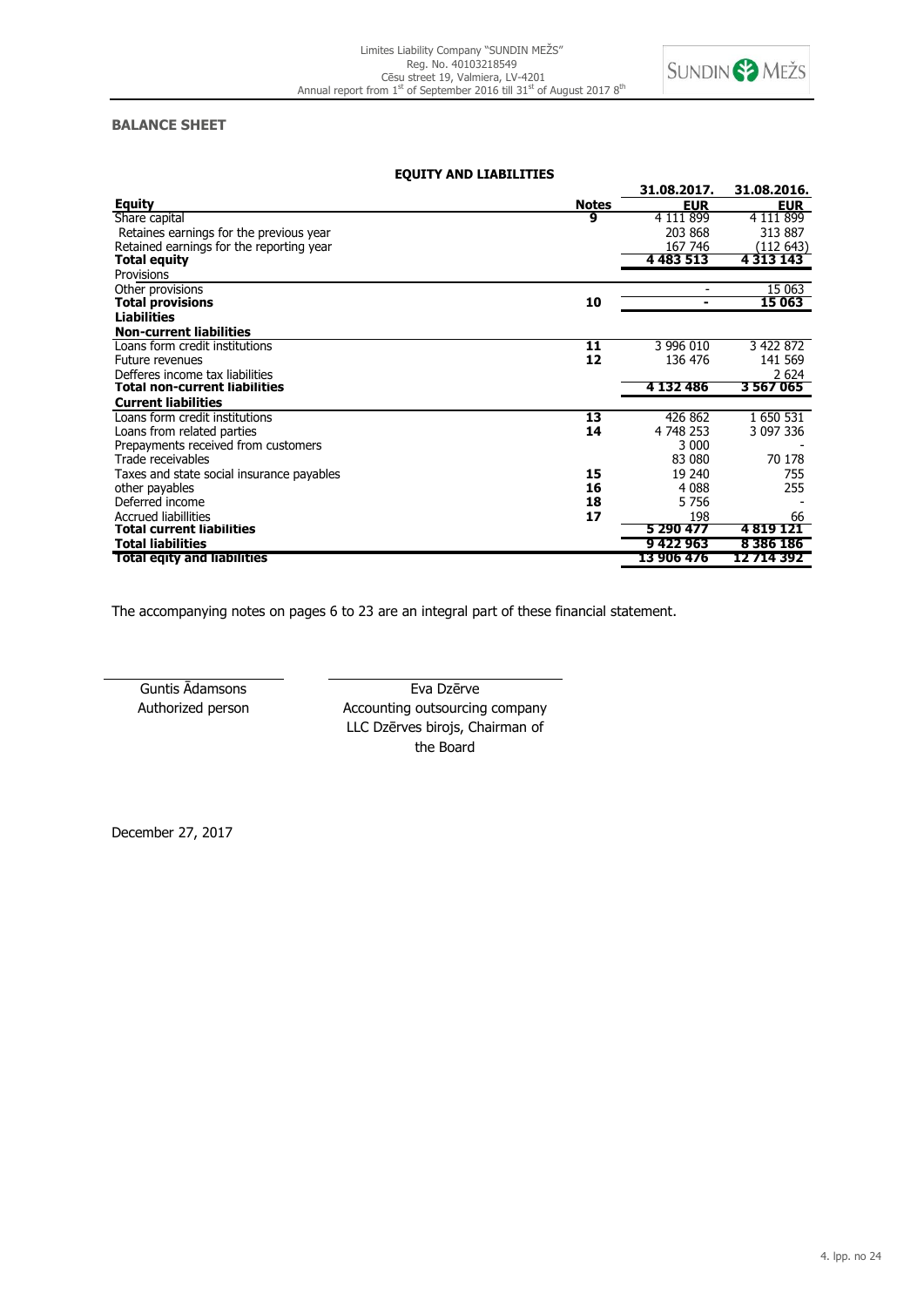

# **INCOME STATEMENT**

(the function of expenses)

|                                                           |              | 2016/2017  | 2015/2016  |
|-----------------------------------------------------------|--------------|------------|------------|
|                                                           | <b>Notes</b> | <b>EUR</b> | <b>EUR</b> |
| Net turnover                                              |              |            |            |
| b) from pther types of principal activity                 | 19           | 1 000 513  | 886 690    |
| Cost of sales                                             | 20           | (577611)   | (644694)   |
| <b>Gross profit or loss</b>                               |              | 422 902    | 241 996    |
| Distribution costs                                        | 21           | (11148)    |            |
| Administrative costs                                      | 22           | (76081)    | (24 840)   |
| Other operating income                                    | 23           | 21 643     |            |
| Other operating expense                                   | 24           | (37 116)   | (196952)   |
| Other interest receivable and similar income              |              |            |            |
| b) form other persons                                     |              | 1 5 6 5    | 2 4 9 0    |
| Interest payable and similar expense                      |              |            |            |
| b) for other persons                                      |              | (115 358)  | (125 194)  |
| Profit or loss before extraordinary items                 |              | 206 407    | (102 500)  |
| Corporate income tax for the reporting year               |              | (38 661)   | (11364)    |
| Deferred corporate income tax                             |              |            | 1 2 2 1    |
| Profit or loss after calculation of enterprise income tax |              | 167 746    | (112 643)  |
| Profit or loss of the reporting year                      |              | 167 746    | (112 643)  |

The accompanying notes on pages 6 to 23 are an integral part of these financial statement.

Guntis Ādamsons **Eva Dzērve** Authorized person **Accounting outsourcing company** LLC Dzērves birojs, Chairman of the Board

December 27, 2017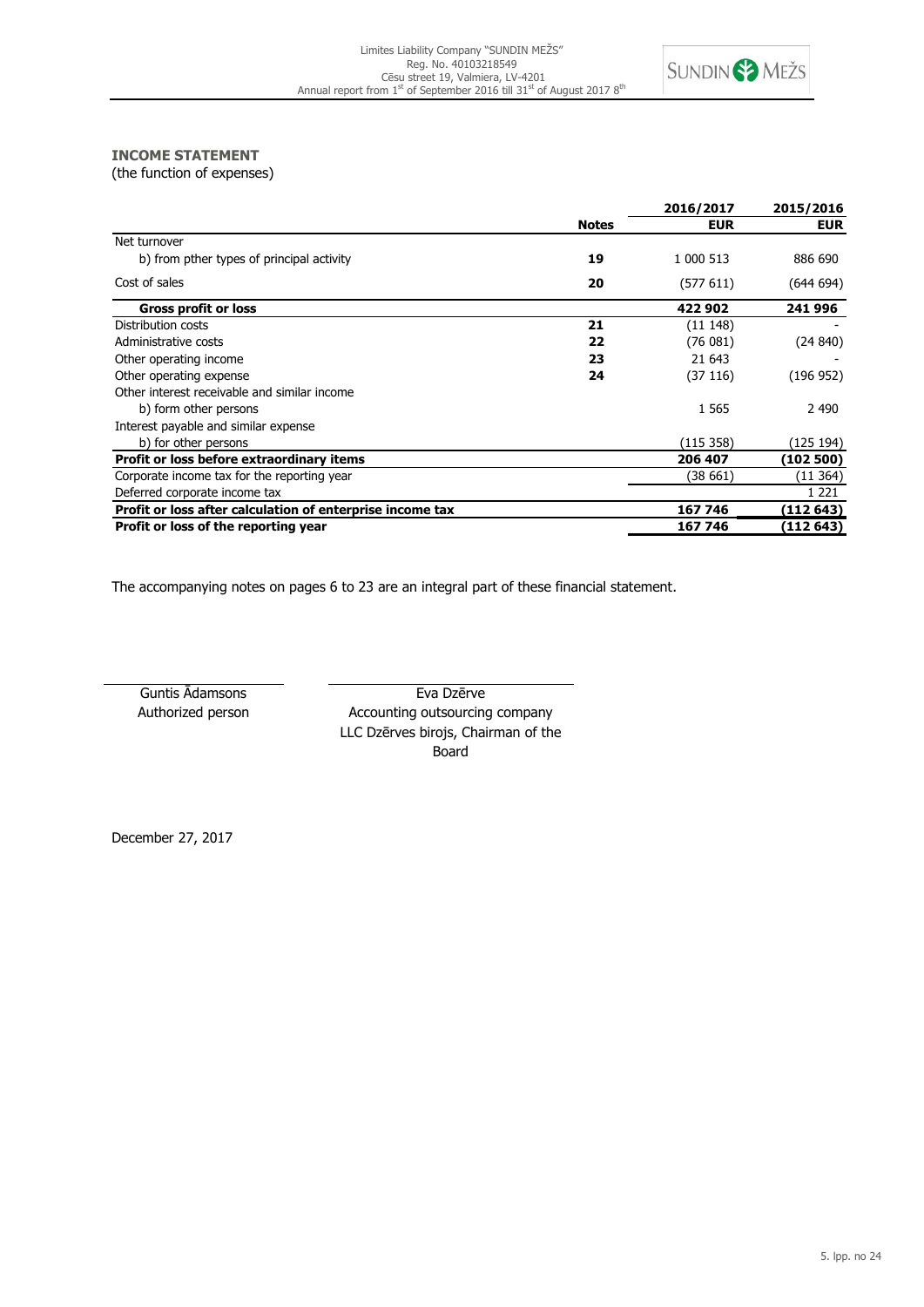

# **Notes to the Financial Statement**

# **General information**

| Name of the company                                            | Limited Liability company "SUNDIN MEZS"                                   |                                                                            |
|----------------------------------------------------------------|---------------------------------------------------------------------------|----------------------------------------------------------------------------|
| Legal status of the company                                    | Limited Liability company                                                 |                                                                            |
| Unified registration number, place<br>and date of registration | 40103218549<br>Rīga, 06.03.2009.                                          |                                                                            |
| Legal adress                                                   | Cēsu street 19, Valmiera, LV-4201                                         |                                                                            |
| Board                                                          | Sundin Anders Erik Olof Member of the Board                               |                                                                            |
| <b>Shareholders</b>                                            | LIVLAND SKOG AB                                                           | 100.00%                                                                    |
| <b>Business activity</b>                                       | NACE 0210 Silviculture and other forestry activities<br>NACE 0220 Logging |                                                                            |
| Financial year                                                 | $01.09.2016. - 31.08.2017.$                                               |                                                                            |
| Auditors                                                       | Biruta Novika                                                             | LLC "Nexia Audit Advice"                                                   |
|                                                                | Sworn Auditor<br>Certificate No. 106                                      | 9 – 3 Grecinieku Street, Riga,<br>Latvija, LV 1050<br>Reg. Nr. 40003858822 |
|                                                                |                                                                           | Licence No. 134                                                            |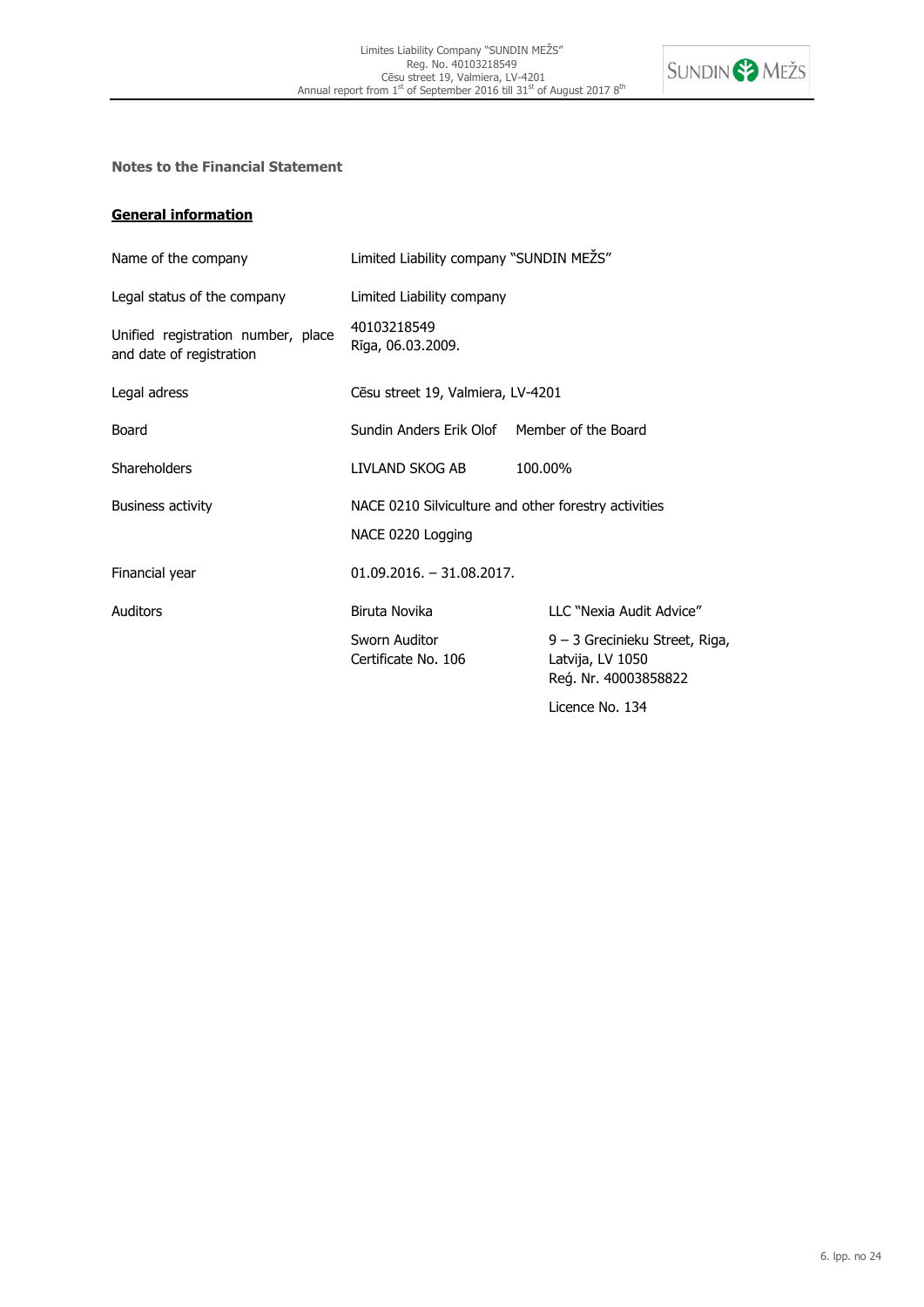

# **Basis of preparation**

The financial statements of the Company have been prepared in accordance with the Law on Accounting, Law on Annual Reports and Consolidated Annual Reports, Regulations No. 775 of 22.12.2015. issued by the Cabinet of Ministers of the Republic of Latvia "Enforcement policies of the Law on Annual Reports and Consolidated Annual Reports".

The financial statements are prepared on a historical cost basis. The monetary unit used in the financial statements is Euro (EUR), the monetary unit of the Republic of Latvia. Company's accounting and evaluation methods haven't changed compared with previous reporting period.

The income statement is classified by function of expense. Due to changes in laws and regulations - Law On Annual Reports lapsed on 1 January 2016 and Law on Annual Reports and Consolidated Annual Reports entered into force - classification name of the income statement has changed, replacing the name "according to period cost method" with "classified according to the type of expenses". Contents and nature of the items does not change due to the change in the name.

# **Accounting principles applied**

Items of the financial statements have been evaluated according to the following accounting principles:

- a) assumption, that a Company is a going concern;
- b) the same evaluation methods are used as in the previous reporting year;
- c) evaluation is made with proper precaution:
	- the report includes profit that was acquired till the date of the statement of financial position;

• all foreseeable risk amounts and losses that incurred during the reporting year or in the previous years have been taken into account even if they have been found out in the period between the date of statement of financial position and the date, when annual report was signed;

• all impairments and depreciation amounts have been calculated and taken into account regardless of whether the reporting year is finished with profit or loss;

- d) income and expenses related to the reporting year are taken into account regardless of the date of payment and the date of invoice receipt or issue. Expenses are reconciled with incomes in the reporting year;
- e) assets and liabilities items are evaluated separately;
- f) opening balances of the reporting year match closing balances of the previous year;
- g) all the items, that significantly affect assessment and decision-making of the users of the annual report, are disclosed, non-significant items have been combined and the details are disclosed in the notes;
- h) business transactions are disclosed in the annual report, taking into account its economic contents and nature rather than legal form;
- i) balance sheet and income statement items are stated at the cost of acquisition or production. The cost of acquisition is the purchase price of goods or services (less any discounts granted) plus any extra costs related to the purchase. The cost of production is the cost of acquiring raw materials and consumables and other expenses that are directly attributable to the construction of the asset. The cost of production may also include portions of expenses that are indirectly related to the construction of the asset, provided these costs are attributable to the same period.

# **Reporting period**

The financial statements cover the period from **01.09.2016.** to **31.08.2017.**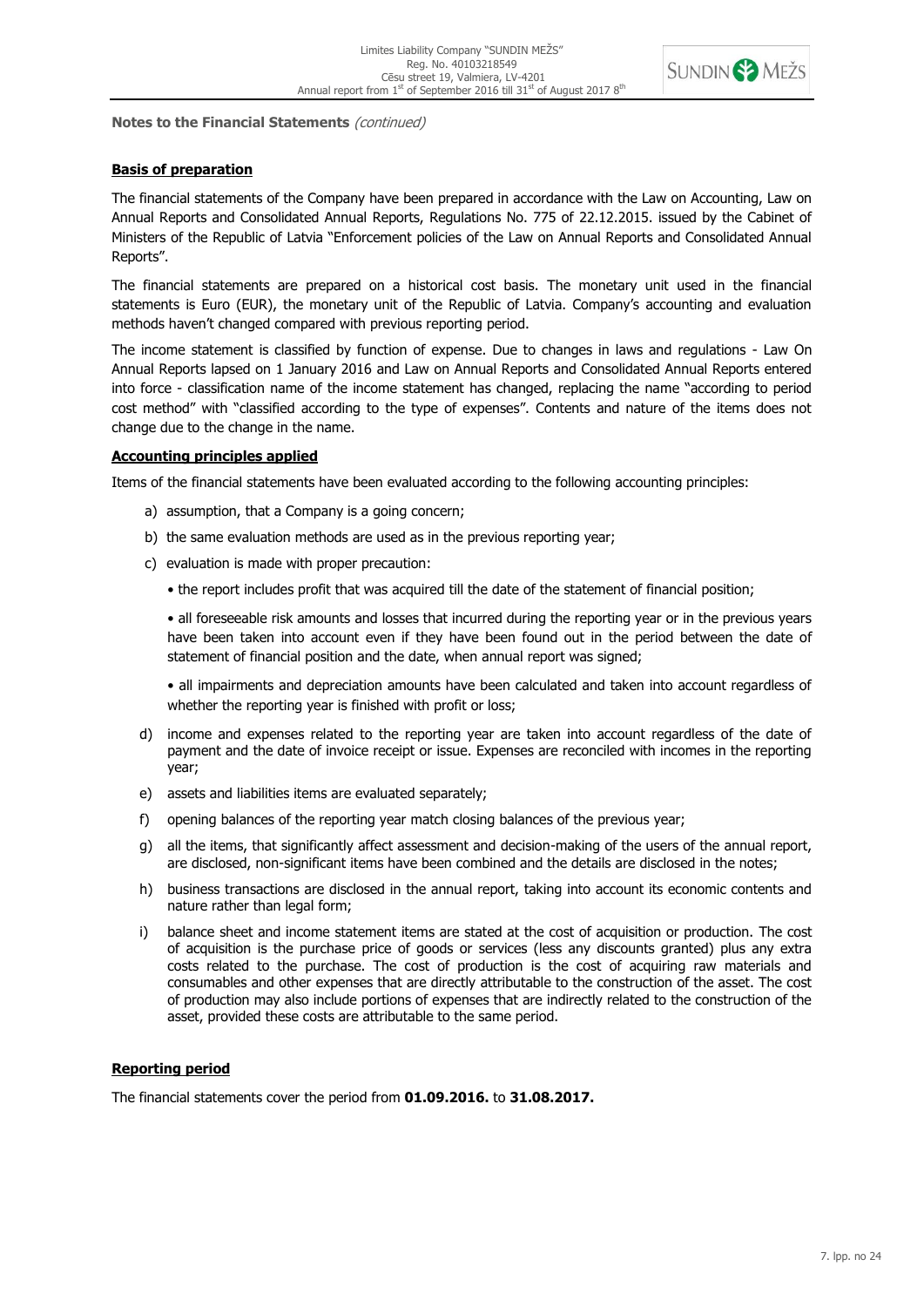

# **The use of estimates**

The preparation of financial statements requires management to make estimates and assumptions that affect the reported amounts of assets, liabilities, income and expense and disclosure of contingencies. Future events occur may cause the assumptions used in arriving at the estimates to change. The effect of any changes in estimates will be recorded in the financial statements when it's determinable.

# **Going concern**

On 31 August 2017, the Company's current liabilities exceeded its current assets by EUR 3 995 356. Short-term liabilities include a short-term loan of EUR 426 862 from a long-term bank, repayable by 31 January 2018, and a loan from a related party of EUR 4,748,253 for which the repayment term may be extended. The company member Livland Skog AB declares that it will provide financial support to the extent that it is necessary for the Company to fulfill its obligations and continue to operate in the future. The management of the company forecasts that it will not have liquidity problems and that the Company will be able to settle with other creditors within the deadlines set. Therefore, the Company's management believes that the presumption of continued operation is applicable to the preparation of this financial statement.

# **Change in accauntanting policy**

In connection with the Law on Annual Reports and Consolidated Annual Reports entry into force for annual reports that start on 1 January 2016 and later in 2016, the management of the Company has changed its accounting policy with respect to investment properties and biological assets in the Company's balance sheet. In the financial statement of the year 2016/2017, investment properties are stated in the item "land, buildings and constructions" and biological assets in the item "fixed assets" and not as separate long-term investment categories. The benchmarks are accordingly reclassified to ensure the comparability of items.

| An item that has been corrected                            | The indicators in<br>the financial<br>statements for<br>2015/2016, a year<br>before the change /<br>correction, EUR | Change / correction<br>amount, EUR | Figures in<br>financial<br>statements of<br>2015/2016<br>before<br>reclassification<br><b>EUR</b> |
|------------------------------------------------------------|---------------------------------------------------------------------------------------------------------------------|------------------------------------|---------------------------------------------------------------------------------------------------|
| <b>Balance sheet</b>                                       |                                                                                                                     |                                    |                                                                                                   |
| correction                                                 |                                                                                                                     |                                    |                                                                                                   |
| Land, buildings and constructions                          | 6 876 042                                                                                                           | 163 904                            | 7 039 946                                                                                         |
| Investment properties                                      | 163 904                                                                                                             | (163904)                           | -                                                                                                 |
| Biological assets                                          | 4 4 68 1 7 5                                                                                                        | (4 468 175)                        |                                                                                                   |
| Working or productive animals and<br>perennial plantations |                                                                                                                     | 4 4 68 1 7 5                       | 4 4 68 175                                                                                        |

In connection with the Law on Annual Reports and Consolidated Annual Reports entry into force for annual reports that start on 1 January 2016 and later in 2016, the management of the Company has changed its accounting policy with respect to:

- classification of the real estate tax in the income statement. In annual financial statements for 2016/2017 real estate tax expenses are presented according to its nature in the item "Production cost price of produce sold" rather than under the item "Other taxes" as before
- continue to recognize the financial statement deferred tax. 2015/2016 Deferred Income Tax Liabilities are reclassified to the item "Retained earnings for the previous year

Comparative figures for 2015/2016 profit or loss is reclassified to ensure comparability of the items.

Balance sheet figures have not been reclassified, not ensure comparability of data. It is determined Amendments Regulations No.775 of 22.12.2015. issued by the Cabinet of Ministers of the Republic of Latvia "Enforcement policies of the Law on Annual Reports and Consolidated Annual Reports"305.<sup>2</sup>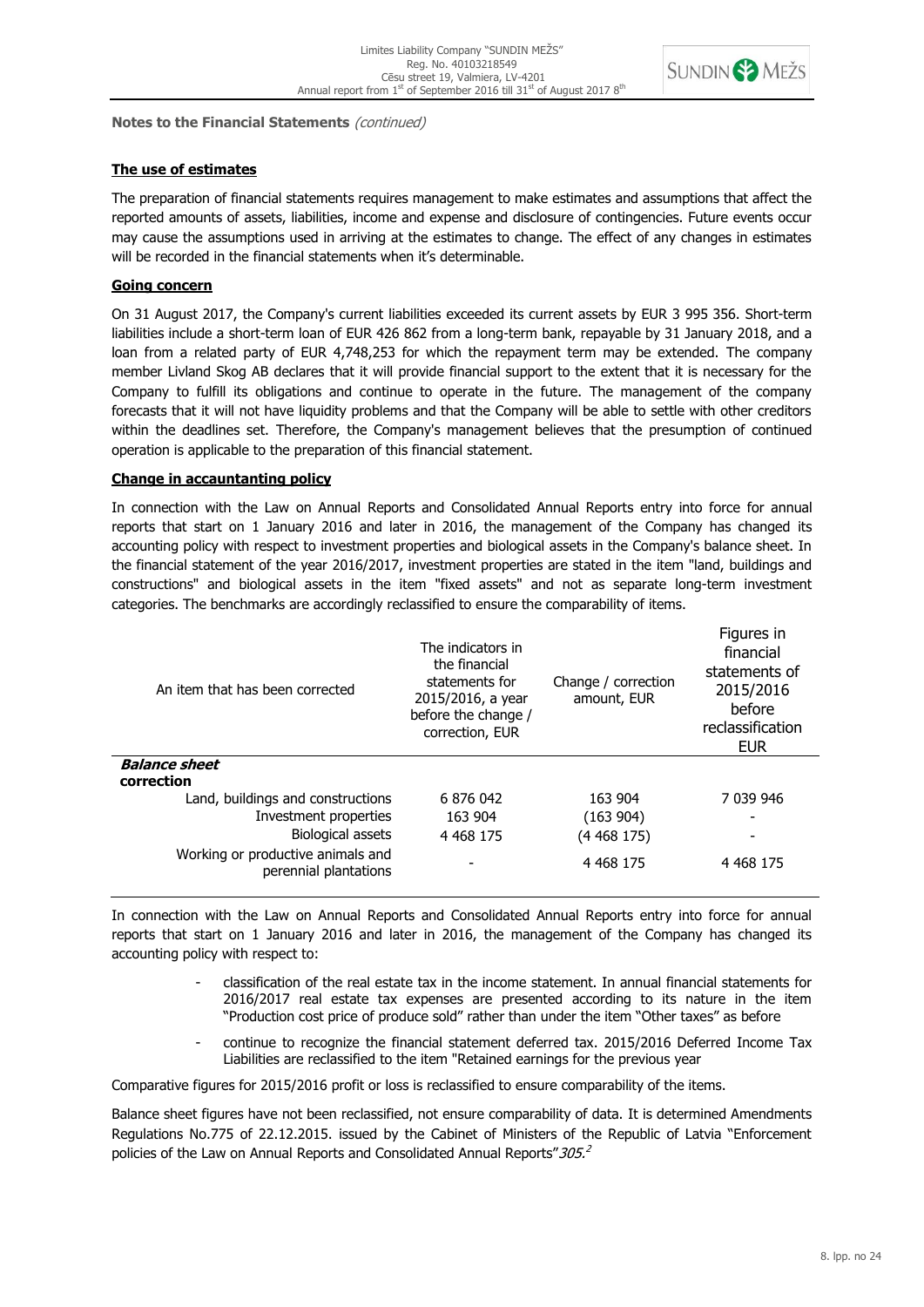

If a company, when initiating the application of the law, ceases to indicate another asset or liability item in the balance sheet (for example, the carrying amount of the liability "Deferred tax liability"), it shall be reclassified in the relevant item in the accounting year, taking into account the economic content and nature of the amount indicated in this item (for example, deferred tax the amount of the outstanding balance is reclassified to retained earnings for the previous years and, after reclassification, is indicated in the balance sheet caption "Retained earnings and uncovered losses of previous years").

Effect of change in accounting policy on figures of the previous year:

| An item has been corrected                                                                      | The indicators in<br>the financial<br>statements for<br>2015/2016, a year<br>before the change /<br>correction, EUR | Change / correction<br>amount, EUR | Figures in<br>financial<br>statements of<br>2015/2016<br>before<br>reclassification<br><b>EUR</b> |
|-------------------------------------------------------------------------------------------------|---------------------------------------------------------------------------------------------------------------------|------------------------------------|---------------------------------------------------------------------------------------------------|
| Income statement<br>correction                                                                  |                                                                                                                     |                                    |                                                                                                   |
| Production cost price of produce sold,<br>purchase costs for goods sold or services<br>provided | (623 491)                                                                                                           | (21 203)                           | (644 694)                                                                                         |
| Other taxes (real estate tax)                                                                   | (21 203)                                                                                                            | 21 203                             |                                                                                                   |

# **Reclassification of items**

In the reporting period, in order to improve the prepared profit and loss account and balance sheet quality, including in accordance with the requirements of the Annual Report and Consolidated Annual Report Laws and Cabinet Regulations issued on the basis of the law, changes in the classification of positions (including details of items) were made in comparison with the previous report period of time. In the event that it is virtually impossible to reclassify comparative amounts, then there is no reclassification of items. For reclassification (including details of positions) there is no effect on financial results. 2016/2017 the comparative figures for the annual report for the period from 1 January 2015 to 31 August 2015. classified after 2016/2017. year annual report and are comparable.

# **Contengencies**

Contingent liabilities are not recognised in these financial statements. They are disclosed unless the possibility of an outflow of resources embodying economic benefits is remote. A contingent asset is not recognised in these financial statements but disclosed when an inflow of economic benefits is probable.

# **Currency and foreign currency revaluation**

The functional currency of the Company and monetary unit used in the financial statements is euro (EUR), the monetary unit of the Republic of Latvia. All transactions in the foreign currency are revaluated to euro according to the Euro foreign exchange reference rates set by the European Central Bank, which is in force at the beginning of the day of business transaction. Monetary assets and liabilities denominated in foreign currencies are translated into euro according to the foreign exchange reference rate in force on the last day of the reporting year.

Foreign exchange gains and losses resulting from the settlement of foreign currency transactions or on reporting of assets and liabilities using the exchange rates that differ from the initial transaction accounting rates are recognized in the income statement in net value.

# **Non- current and current items**

Amounts presented in long-term items are the amounts with the maturity term for receipt, payment or write-off coming into effect more than a year after the end of the respective reporting year. Amounts receivable, payable or to be written-off within a year are presented as short-term items.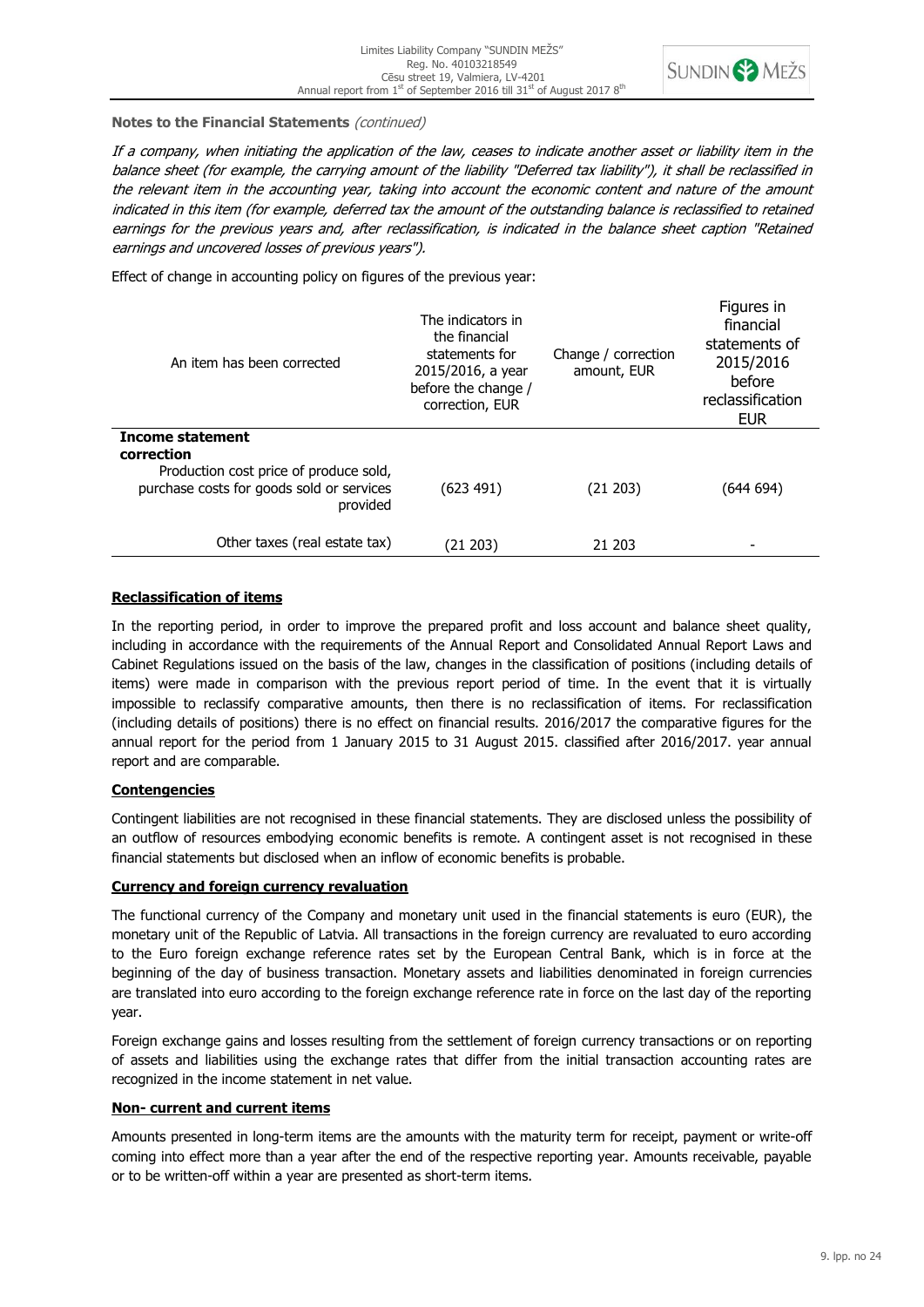

# **Related parties**

Related parties are defined as Company's shareholders, board members (key management personnel) and entities that have the ability to control the Company or exercise significant influence over the Company in making financial and operating decisions and close members of the families of any individual referred to previously and entities over which these persons exercise significant influence or control.

Related parties are defined also as entities in which the Company has significant influence or control.

Within these financial statements, the related parties of the Company are a member -Livland Skog AB and a member of the board, Olof Sundin.

# **Subsidiaries**

Subsidiary is a company directly or indirectly controlled by another company (i.e. where the Company holds more than

50% of shareholders voting rights). The parent company exercises control over the subsidiary's financial and business policy. Investments in subsidiaries are measured initially at cost. If the value of an investment at the balance sheet date is lower than its cost or carrying amount reported in the prior-year balance sheet, and such impairment is expected to be permanent, the investment is recognised at the lower value.

# **Intangible assets and fixed assets**

Intangible assets and property, plant and equipment are initially measured at cost.

Property, plant and equipment are recognized as non-current assets if their acquisition cost exceeds 300 euro. Purchases under 300 euro are recognised as low-value inventory.

The cost of an item of property, plant and equipment comprises its purchase price, including import duties and nonrefundable purchase taxes, any costs directly attributable to bringing the asset to the location and condition necessary for it to be capable of operating in the manner intended by management.

Only rights acquired in exchange for consideration are indicated in the item "Concessions, patents, licenses, trademarks, and similar rights".

Records of animals and plants. It includes inventories of forest stands, their historical value, which includes the purchase price, including non-deductible purchase taxes, as well as any directly attributable costs for the preparation of the assets for the working condition and delivery to their place in accordance with their intended use.

As of 01 September 2016, in accordance with Cabinet Regulation No. Title 775 6.5. "Forest and forest stand record keeping peculiarities in accounting", no. 139, when purchasing real estate, the value of a forest stand can be determined by the Company in two ways at the moment of purchase of immovable property, indicating the value of the forest stand in the Purchase Agreement or to divide the value of the forest stand and the value of the forest land based on the cadastral value of the land plot with which the forest stand is physically connected and the value of the forest stand, subject to the requirements contained in the regulatory enactments regarding the procedure for assessing the forest stand (according to the data of the State Forest Service).

Intangible assets and property, plant and equipment are stated at cost less accumulated depreciation. Depreciation on assets is calculated using the straight-line method to allocate their cost to their residual values over their estimated useful lives, as follows:

| Fixed assets:                    | Years | %               |
|----------------------------------|-------|-----------------|
| Buildings and constructions      | 20.00 | 5%              |
| Machines and equipment           | 6.00  | 16.66%          |
| <b>Vehicles</b>                  | 5.00  | 20 <sub>%</sub> |
| Computing equipment              | 3.00  | 33.33%          |
| Other fixed assets and inventory | 5.00  | 20%             |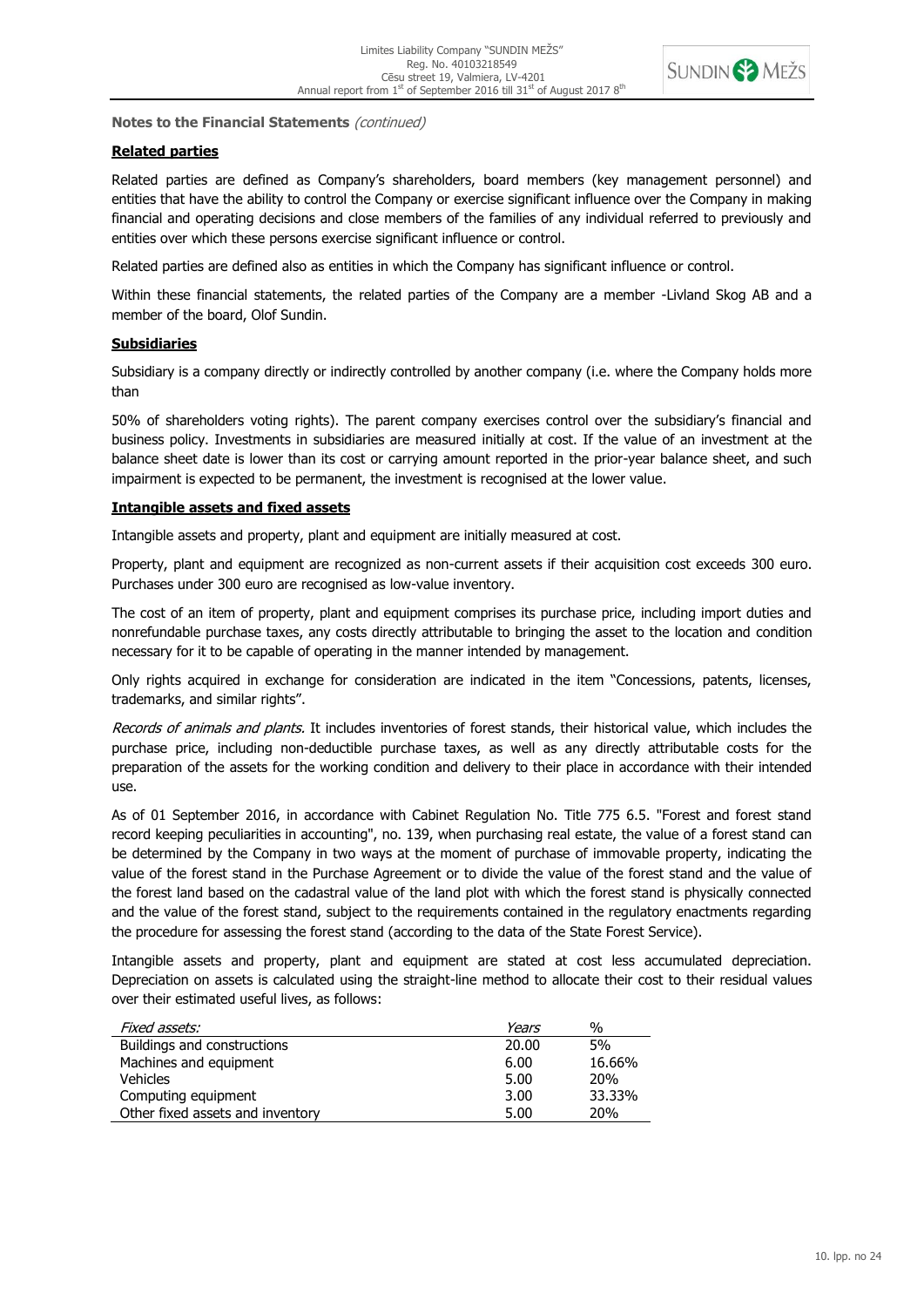

Depreciation is calculated starting with the following month after the intangible asset or property, plant and equipment is ready for intended use. Land is not depreciated. Each part of an item of property and equipment with a cost that is significant in relation to the total cost of the item is depreciated separately. To the extent that the Company depreciates separately some parts of property and equipment, it also depreciates separately the remainder of the item. The remainder consists of the parts that are individually insignificant. The depreciation for the remainder is determined using approximation techniques to faithfully represent its useful life.

If any events or changes in circumstances indicate that the carrying amount of the property, plant and equipment may not be recoverable, the value of the related fixed assets is reviewed to determine their impairment. If there are values for non-recoverability and if the asset's carrying amount exceeds the estimated recoverable amount, the asset or cash-generating unit is written down to its recoverable amount. The recoverable amount of tangible assets is the highest of net realizable value and value in use.

Profit or loss from alienation of a long-term investment object is indicated in the income statement in the net value.

Repair and restoration costs that increase useful life and value of assets are capitalized and depreciated over their estimated useful lives. Other repair and restoration costs are recognized as expenses of the reporting period.

The initial value of unfinished construction objects is increased by the interest and other direct costs incurred for establishing the fixed assets, up to the time when the newly created object was put into operation. The initial value of the corresponding fixed asset is not increased by interest on borrowings used to create fixed assets during periods when the development work of an unfinished construction object is not performed.

If an investment in a leased asset (for example, reconstruction, upgrading or renewal) is recognized, such cost is recognized in the balance sheet caption "Long-term investments in leased fixed assets" and calculated on depreciation during the lease term.

# **Inventories**

Inventories are recorded at the lower of cost or net realizable value according to the periodical inventory method.

Costs incurred in bringing each product to its present location and condition are accounted for as follows:

materials and purchased goods are accounted for according to their acquisition costs using the "First Inside - First Out" (FIFO) method.

Net realizable value is the estimated selling price in the ordinary course of business, minus the estimated completion and sales costs. Net realizable value is recognized as cost price, less accumulated provisions.

# **Receivables**

Receivables are recognized at original invoice amount less an allowance for any doubtful amounts. The allowance for any doubtful amounts is made in the cases, when the collection of these amounts is problematic. Bad debts are written off when the recovery is deemed impossible.

Signs that an amount receivable may be doubtful:

- delayed payment of debt, after repeated reminders the debtor still does not pay or the debtor is questioning the Company's right to recover the debt;
- the debtor's poor financial situation and negative operating results or other circumstances indicating the debtor's failure to pay the full amount of the debt (known, that the debtor is subject of proceedings for its recognition as bankrupt), etc.

# **Trade receivables**

Trade receivables are recognised and carried at original invoice amount less an allowance for any uncollectible amounts.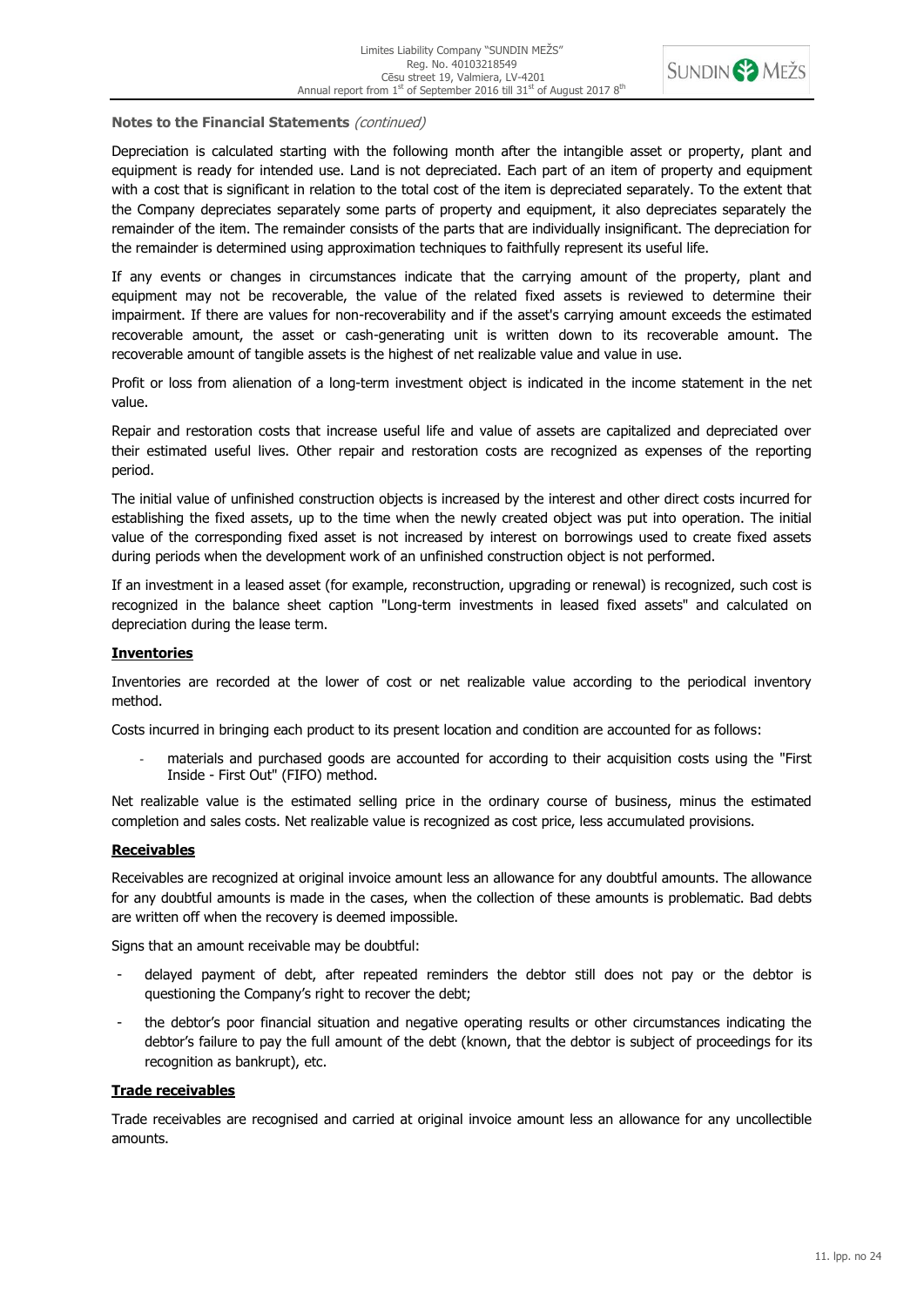

# **Other debtors**

The Company under the item "Other debtors" presents those debtors that cannot be presented in other items, including tax overpayments, debit balances of accounts payable.

# **Prepaid expense and deferred revenue**

Payments made before the balance sheet date but referring to the next financial years shall be indicated in the item "Next period costs".

Payments received before the balance sheet date but referring to the next financial years or further financial years shall be indicated in the balance sheet item "Next period revenue".

# **Cash**

Cash and cash equivalents include cash in bank and on hand.

#### **Share capital**

The item "Equity" shows the share capital according to the capital registered in the Commercial Register.

# **Payables**

Payables are reported according to supporting documents and checked with respective creditors by reconciling balances.

# **Loans and borrowings**

Loans and borrowings are initially recognized at cost, determined by the fair value and plus directly attributable transaction costs for issued loans and net of directly attributable transaction costs for borrowings received.

# **Provisions**

Provisions are recognised when the Company has a present obligation (legal or constructive) as a result of a past event, it is probable that an outflow of resources embodying economic benefits will be required to settle the obligation, and a reliable estimate can be made of the amount of the obligation. Where the Company expects some or all of provisions to be reimbursed, for example, under an insurance contract, the reimbursement is recognised as a separate asset but only when the reimbursement is virtually certain. The expense relating to any provision is presented in the income statement net of any reimbursement. Provision is made for re-cultivation costs, which will result in the relevant for bog recultivation when peat extraction work has been completed.

# **Accrued liabilities**

Accrued liabilities comprise clearly known trade payables for goods or services which have been supplied during the reporting year but for which payment documents (invoices) have not been received by the balance sheet date due to the terms of the supply, sale or contractor agreement or for any other reasons.

# **Reserve for unused leaves**

Reserve for unused leaves is determined by multiplying the average salary for the last six months of the reporting year of each employee by the number of unused accrued annual leave days.

# **Advances from customers**

Advances from customers are payments which in accordance with the contract the buyer pays the seller before the receipt of goods or service.

# **Other payables**

The company under the item "Other payables" presents those creditors that cannot be presented in other items, including credit balances of accounts receivable.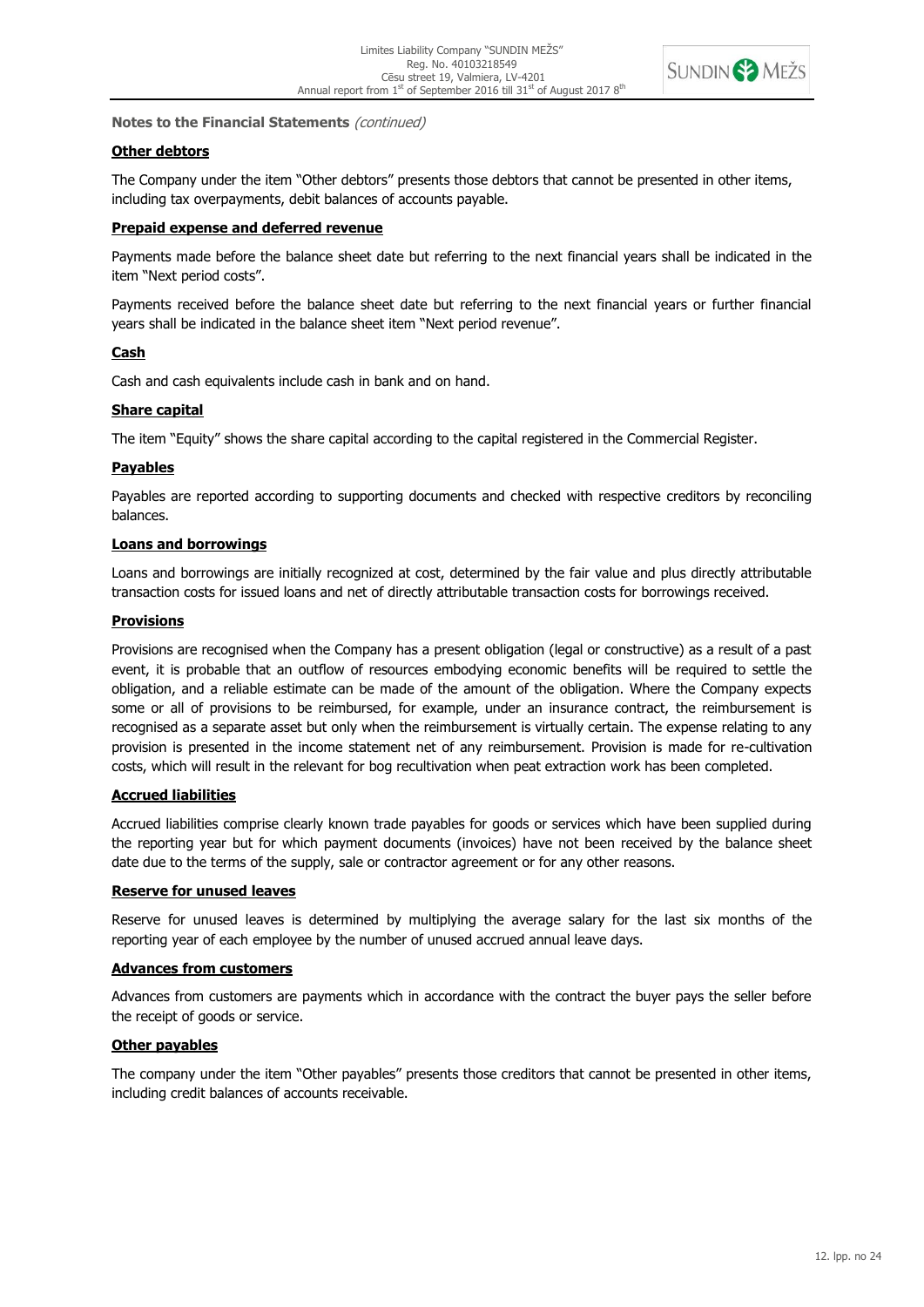

# **Dividends**

Claims and obligations in respect of dividends are recognized when the shareholders' right to receive the payment is established, which means that only when the distribution is authorised by the shareholders decision, as well as when the amount of dividends is calculated.

# **Taxes and mandatory state social insurance contributions**

Tax information society are reconcilated with the tax administration. Payables Society presents only tax debts, any overpayments including under other receivables. Payables reflects only Company's tax debts, tax overpayments are included under other debtors.

# **Grants**

Grants received for specific types of capital investments are accounted for as future periods of income, which are gradually included in the period of the useful life of the fixed assets acquired or received during the grants. Grants to cover expenses are recognized in income during the same period when incurred, if all the conditions attached to the grant are met.

# **Revenue recognition**

RRevenue is recognised to the extent that it is probable that the economic benefits will flow to the Company and the revenue can be reliably measured, less value added tax and sales-related discounts. The following specific recognition criteria must also be met before revenue is recognised:

# **Sale of goods**

Revenue arising from the sale of goods is recognised when all of the following criteria have been satisfied:

1) the Company has transferred to the buyer the significant risks and rewards of ownership of the goods;

2) the Company retains neither continuing managerial involvement to the degree usually associated with ownership nor effective control over the goods sold;

3) it is probable that the economic benefits associated with the transaction will flow to the Company;

4) the costs incurred or to be incurred in respect of the transaction can be measured reliably.

The Company reports the sale of goods, taking into account the economic substance and not merely the legal form.

# **Rendering of services**

Revenue arising from the rendering of services is recognised in the period when the services are rendered.

Revenue arising from the rendering of services and related costs is recognised by reference to the stage of completion of the transaction at the balance sheet date.

If the outcome cannot be estimated reliably, revenue arising from the rendering of services is recognised only to the extent of the expenses recognised that are recoverable.

# **Other income**

Other income is income that is not included in the revenue, is occurred in the result of the economic activity, or is related to, or directly derived. Other income is recognised as follows:

- revenues from fines and penalties upon receipt;
- proceeds from the sale of non-current assets net gain or loss on non-current assets' sale are determined by comparing the proceeds with the carrying amount and are included in the income statement as incurred;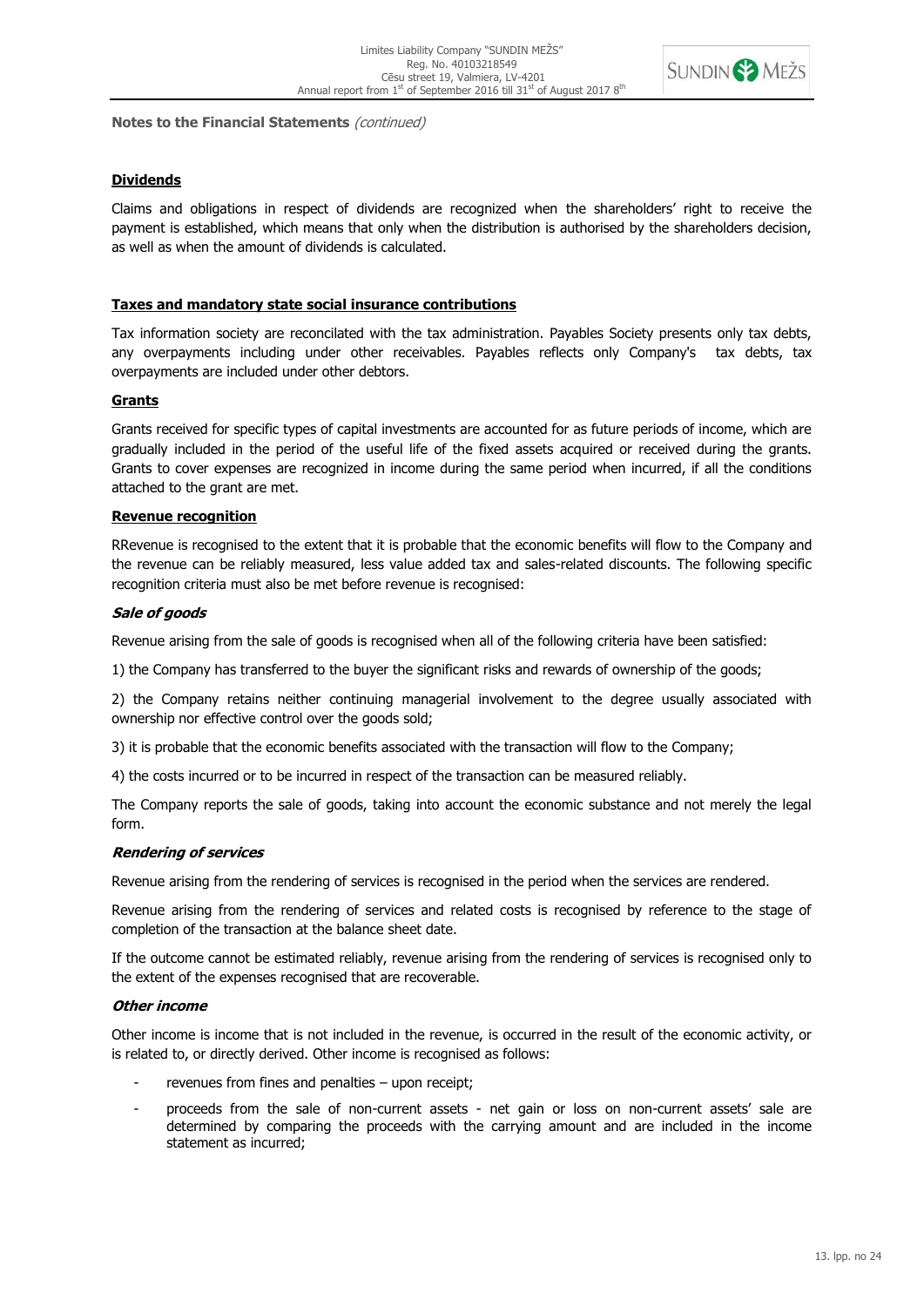

- revenue from exchange rate fluctuations net profit or loss from currency fluctuations is calculated as the difference between revenue and losses from exchange rate fluctuations and included in the income statement as incurred;
- interest income on current account balances from credit institutions registered in the Republic of Latvia upon receipt;
- other income as incurred.

# **Corporate income tax**

Corporate income tax includes current corporate income tax. Corporate income tax is recognized in the income statement. Current corporate income tax is calculated in accordance with the Law on Corporate Income Tax and is applied statutory tax rate of 15% on taxable income.

#### **Subsequent events**

Post-year-end events that provide additional information about the Company's position at the balance sheet date (adjusting events) are reflected in the financial statements. Post-year-end events that are not adjusting events are disclosed in the notes when material.

# **1. Average number of employees**

|                             | 2016/2017 | 2015/2016 |
|-----------------------------|-----------|-----------|
| Average number of employees |           |           |

# **2. Operating activities of employed wage and salary**

|                                      | 2016/2017 | 2015/2016 |
|--------------------------------------|-----------|-----------|
| Reward for work                      | 24 907    |           |
| State social insurance contributions | 5875      |           |
| <b>Total</b>                         | 30782     |           |
|                                      |           |           |
| <b>Administration salary</b>         | 2016/2017 | 2015/2016 |
| Reward for work                      | 37 257    | 4 4 4 0   |
| State social insurance contributions | 8 7 8 9   | 1 0 4 7   |
| <b>Total</b>                         | 46 046    | 5 487     |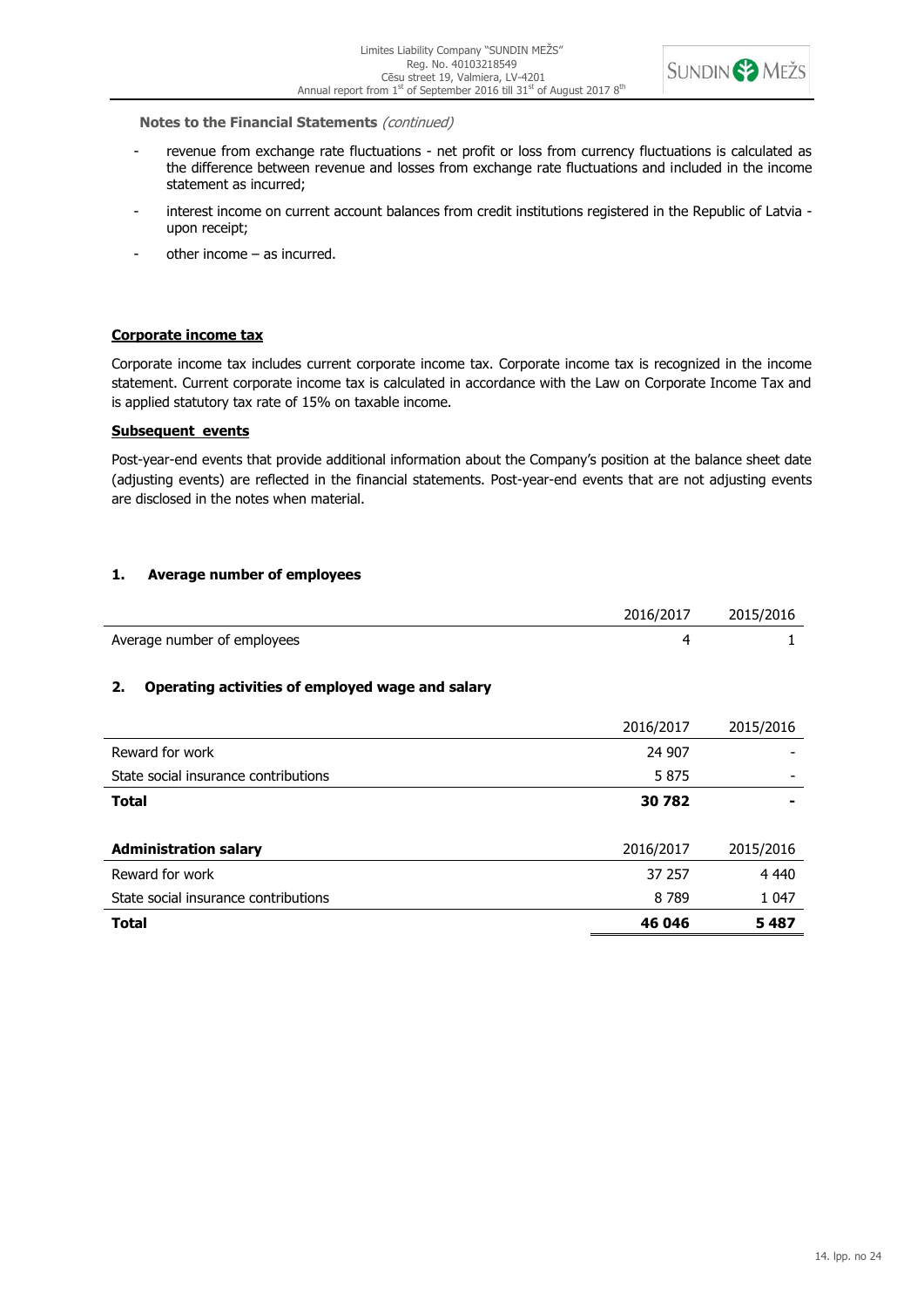

# **Notes to Balance sheet**

# **3. Property, plant and equipment, and biological assets**

| Balance at 31.08.2017.                                            | 7 445 552  | 111 281                                 | 40 393              | 5 014 129             | 12 611 355 |
|-------------------------------------------------------------------|------------|-----------------------------------------|---------------------|-----------------------|------------|
| Balance at 31.08.2016.                                            | 7 039 946  | 52 942                                  | 99 091              | 4 4 68 1 7 5          | 11 660 154 |
| Depreciation on 31.08.2017.                                       |            | 66 529                                  |                     |                       | 66 529     |
| written off                                                       |            | (6572)                                  |                     |                       | (6572)     |
| During the financial year the estimated<br>impairment adjustments |            | 29 122                                  |                     |                       | 29 122     |
| Depreciation on 31.08.2016.                                       |            | 43 979                                  |                     |                       | 43 979     |
| Purchase value on 31.08.2017.                                     | 7 445 552  | 177810                                  | 40 393              | 5 014 129             | 12 677 884 |
| Move                                                              | 139 159    |                                         | (140 447)           | 1 2 8 8               |            |
| Disposal                                                          | (50275)    | (30319)                                 | (12450)             | (82 851)              | (175895)   |
| Increases in value, including<br>improvements                     | 316 722    | 111 208                                 | 94 199              | 627 517               | 1 149 646  |
| Purchase value on 31.08.2016.                                     | 7 039 946  | 96 921                                  | 99 091              | 4 4 68 1 7 5          | 11 704 133 |
|                                                                   | <b>EUR</b> | <b>EUR</b>                              | <b>EUR</b>          | <b>EUR</b>            | <b>EUR</b> |
|                                                                   | $Land*$    | other fixed<br>assets and<br>inventorie | Advance for<br>land | Animals and<br>plants | Total      |

\* During the reporting year changes were made in the classification of positions in compliance with the Law on Annual Report and Consolidated Annual Reports and Cabinet Regulations No. 775 requirements. In the previous financial statements for the period from 1 September 2015 to 31 August, the relevant category of transaction was classified in the item "Long-Term Investments" in the balance sheet, reclassification has no impact on the financial results.

#### **4. Inventories**

| Value of inventories | 255 962 | 231 281 |
|----------------------|---------|---------|
| <b>Total</b>         | 255 962 | 231 281 |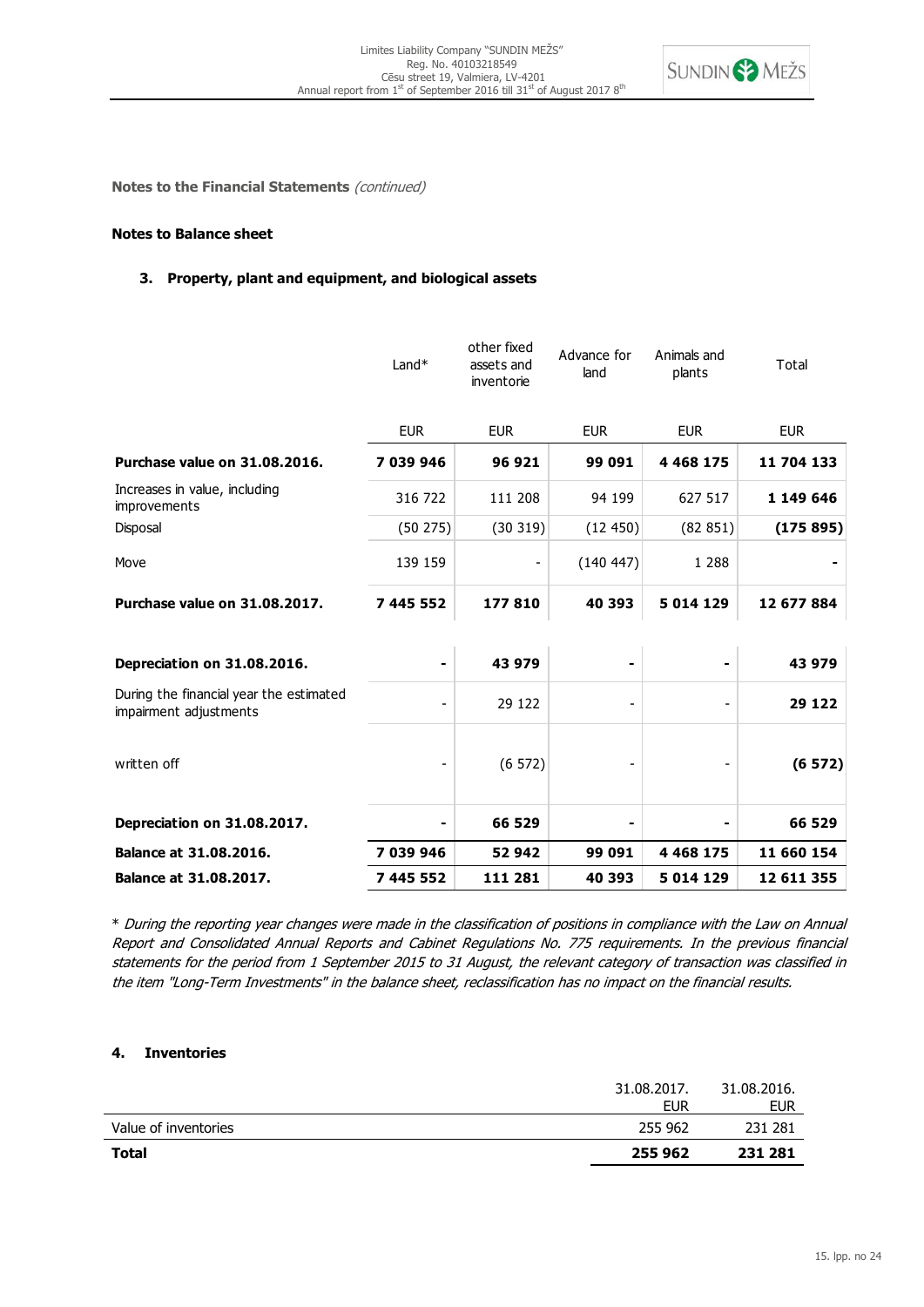

# **5. Trade receivables**

|                                 | 31.08.2017.<br><b>EUR</b> | 31.08.2016.<br><b>EUR</b> |
|---------------------------------|---------------------------|---------------------------|
| Value of receivables            | 285 911                   | 179 205                   |
| Provisions for doubtful debtors | (134138)                  | (134138)                  |
| <b>Total</b>                    | 151 773                   | 45 067                    |

On 31 August, 2016 provisions for doubtful receivables were made, as it became clear that the debtor SIA LBH would not pay our debt to us in the amount of 132 725 euros. Since August 2016, SIA Sundin Mežs has begun the necessary procedural steps to recover the debt. Similarly, ZS Mazpeiva's debt for land rent of 1 413 euro is to be classified as doubtful.

# **6. Other receivables**

|                                  | 31.08.2017.<br><b>EUR</b> | 31.08.2016.<br><b>EUR</b> |
|----------------------------------|---------------------------|---------------------------|
| Loan to a legal entity           | 19 601                    | 99 601                    |
| Real Estate tax overpayment      | 42                        |                           |
| Other receivables (deposit)      | 4 9 1 9                   | 1 530                     |
| Value added tax overpayment      | 8 0 5 9                   | 13 382                    |
| Corporate income tax overpayment | $\overline{\phantom{a}}$  | 14 100                    |
| <b>Total</b>                     | 32 621                    | 128 613                   |

On 16 September 2013, a Loan Agreement No. 1 was concluded and granted a loan for SIA Saltus G of EUR 99 601.

In clause 4 of the agreement, as collateral for the amount of the Loan is determined - real estate in Valmiera, Salaca siela 14.

As of 27 February 2015, the additional interest rate on the contract is 2.5% per annum.

#### **7. Prepaid expense**

|                                                     | 31.08.2017.<br>EUR | 31.08.2016.<br>eur |
|-----------------------------------------------------|--------------------|--------------------|
| Annual membership fee in professional organizations | 270                | 267                |
| Real Estate tax advance payments                    | 8 3 2 5            | 6910               |
| Advance payment for goods and services              | 1783               | 117                |
| Total                                               | 10 378             | 7 294              |

# **8. Cash**

| Cash on current accounts | <b>EUR</b><br>844 387 | <b>EUR</b><br>641 983 |
|--------------------------|-----------------------|-----------------------|
| <b>Total</b>             | 844 387               | 641983                |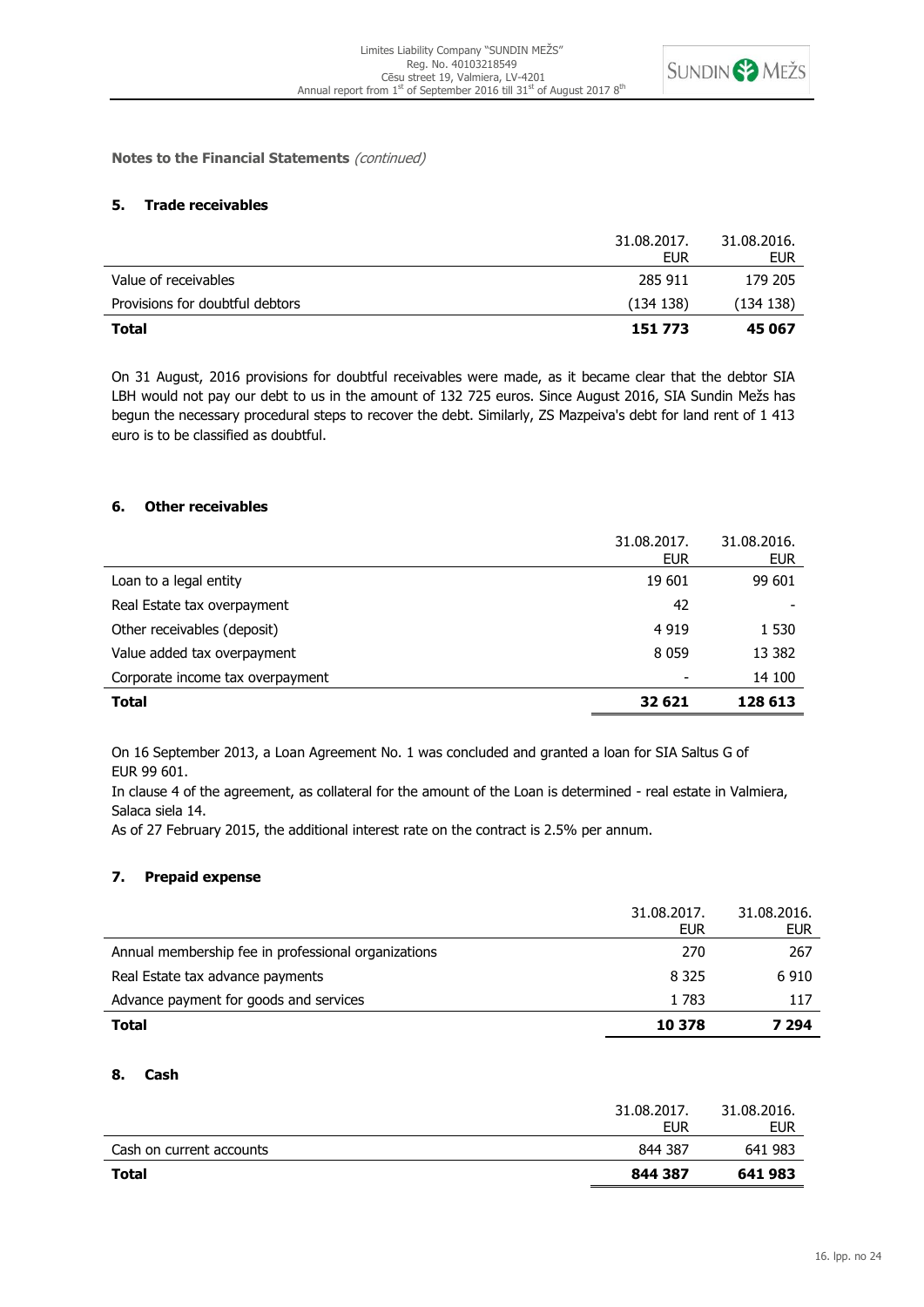

#### **9. The share capital of the Company**

The Company's registrated and paid share capital EUR 4 111 899 consist of 4 111 899 shares whit a nominal value of EUR 1 per share.

#### **10. Provisions**

|                                                       | 31.08.2017.<br>EUR       | 31.08.2016.<br>EUR |
|-------------------------------------------------------|--------------------------|--------------------|
| Provision for expected expenses from sales of felling | $\overline{\phantom{0}}$ | 15 063             |
| <b>Total</b>                                          | $\overline{\phantom{a}}$ | 15 063             |

# **11. Loans from credit institutions (Non-current liabilities)**

|                                      | Effective interest<br>rate | Maturity    | 31.08.2017.<br><b>EUR</b> | 31.08.2016.<br><b>EUR</b> |
|--------------------------------------|----------------------------|-------------|---------------------------|---------------------------|
| * Borrowing from AS Luminor Bank     | 2.05%+EURIBOR              | 31.01.2018. |                           | 426 862                   |
| ** Borrowing from AS Luminor Bank    | 2.05%+EURIBOR              | 31.10.2018. | 996 010                   | 996 010                   |
| *** Borrowing from AS Luminor Bank   | 2.05%+EURIBOR              | 31.12.2019. | 1 000 000                 | 1 000 000                 |
| **** Borrowing from AS Luinor Bank   | 2.05%+EURIBOR              | 31.08.2020. | 1 000 000                 | 1 000 000                 |
| ***** Borrowing from AS Luminor Bank | 2.05%+EURIBOR              | 31.08.2021. | 1 000 000                 |                           |
| <b>Total</b>                         |                            |             | 3996010                   | 3 4 2 2 8 7 2             |

\* On February 28, 2013, the Loan Agreement No. 2013-24-A-R was signed with Nordea Bank Finland Plc for the amount of EUR 426,862. The repayment term of the loan is 31 January 2018. The initially set interest rate of 2.75% on August 27, 2015 was only changed to 2.05%. The base interest rate RIGIBOR set at the start of the contract(January 1, 2014), has been changed to the single national currency of the euro, the annual EURIBOR rate. Mortgage agreement was concluded to secure a loan in favor of the bank on 02/28/2013. There were 97 real estate pledged. The amount of the mortgage is fixed at EUR 554 920, which consists of the principal amount of the loan and potential follow-up claims of EUR 128 058.

\*\* On December 19, 2013 the Loan Agreement No. 2013-325-A-R was signed with Nordea Bank Finland Plc for the amount of EUR 996 010 The repayment term of the loan is 31 October 2018. The initially set interest rate of 2.75% on August 27, 2015 was only changed to 2.05%. The base interest rate RIGIBOR set at the start of the contract(January 1, 2014), has been changed to the single national currency of the euro, the annual EURIBOR rate. Mortgage agreement was concluded to secure a loan in favor of the bank on 12/19/2013. There were 172 real estate pledged. The amount of the mortgage is fixed at EUR 1 294 813, which consists of the principal amount of the loan and potential follow-up claims of EUR 298 803.

\*\*\* On January 13,2015 the Loan Agreement No. 2015-3-A-R was signed with Nordea Bank Finland Plc for the amount of EUR 1 000 000. The repayment term of the loan is 31 December 2019. The initially set interest rate of 2.75% on August 27, 2015 was only changed to 2.05%. The base interest rate EURIBOR. Mortgage agreement was concluded to secure a loan in favor of the bank on 01/13/2015. There were 171 real estate pledged. The amount of the mortgage is fixed at EUR 1 300 000, which consists of the principal amount of the loan and potential follow-up claims of EUR 300 000.

\*\*\*\* On August 24, 2015 the Loan Agreement No. 2015-177-A-R was signed with Nordea Bank Finland Plc for the amount of EUR 1 000 000. The repayment term of the loan is 31 August 2020. . The initially set interest rate of 2.05% and the base interest rate EURIBOR. Mortgage agreement was concluded to secure a loan in favor of the bank on 08/24/2015. There were 321 real estate pledged. The amount of the mortgage is fixed at EUR 1 300 000, which consists of the principal amount of the loan and potential follow-up claims of EUR 300 000.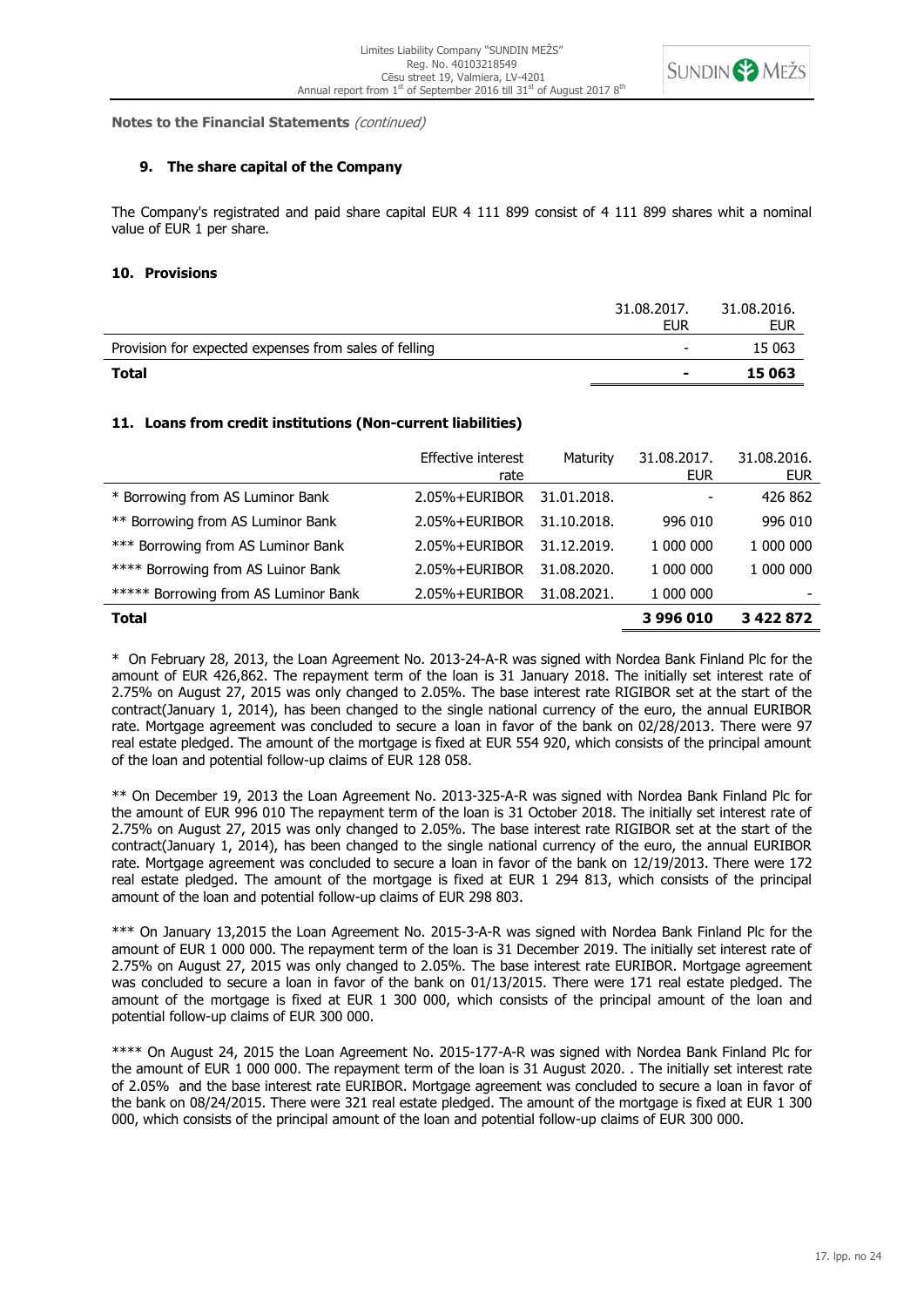

\*\*\*\*\* On July 1, 2016 the Loan Agreement No. 2016-127-A-R R was signed with Nordea Bank Finland Plc for the amount of EUR 1 000 000. The repayment term of the loan is 31 August 2021. The initially set interest rate of 2.05% and the base interest rate EURIBOR. Mortgage agreement was concluded to secure a loan in favor of the bank on 08/31/2016 There were 129 real estate pledged. The amount of the mortgage is fixed at EUR 1 300 000, which consists of the principal amount of the loan and potential follow-up claims of EUR 300 000.

| 3996010            | 3 4 2 2 8 7 2      |
|--------------------|--------------------|
| 3 996 010          | 3 422 872          |
| 31.08.2017.<br>EUR | 31.08.2016.<br>EUR |
|                    |                    |

# **12. Deferred income (Non-current)**

|                                                    | 31.08.2017.<br><b>EUR</b> | 31.08.2016.<br><b>EUR</b> |
|----------------------------------------------------|---------------------------|---------------------------|
| Long-term revenues from the EU project (Year 2012) | 48 780                    | 48 780                    |
| Long-term revenues from the EU project (Year 2014) | 84 736                    | 84 736                    |
| Long-term revenues from the EU project (Year 2015) | 2 9 6 0                   | 2 9 6 0                   |
| Deferred income for land lease                     |                           | 5 0 9 3                   |
| <b>Total</b>                                       | 136 476                   | 141 569                   |
| <b>Depreciation period for future periods</b>      | 31.08.2017.<br><b>EUR</b> | 31.08.2016.<br><b>EUR</b> |
| From 2 - 5 years                                   | 48 780                    | 53 873                    |
| After 5 years                                      | 87 696                    | 87 696                    |
| <b>Total</b>                                       | 136 476                   | 141 569                   |

According to the project "Improvement of the economic value of the forest", the Company has received payments from the Rural Support Service. According to the terms of the project, the company undertakes to provide the Latvian State and EU institutions with the possibility to monitor and control during the project implementation, and to ensure free access to the forest during the project of planting, as well as documents and information. Aid is received to obtain long-term assets. Deferred income will be recognized as soon as noncurrent assets are sold.

# **13. Loans from credit institutions (current liabilities)**

| <b>Total</b>                        | 426 862                  | 1 650 531                 |
|-------------------------------------|--------------------------|---------------------------|
| **Loan from Nordea Bank Finland Plc | 426 862                  |                           |
| *Loan from Nordea Bank Finland Plc  | $\overline{\phantom{a}}$ | 1 650 531                 |
|                                     | 31.08.2017.<br>EUR       | 31.08.2016.<br><b>EUR</b> |

\* On July 13, 2012 the Loan Agreement No. 2012-217-A-R was signed with Nordea Bank Finland Plc for the amount of EUR 1 650 531. The repayment term of the loan is 30 June 2017.ūnijs. The initially set interest rate of 2.75% on August 27, 2015 was only changed to 2.05%. The base interest rate RIGIBOR set at the start of the contract(January 1, 2014), has been changed to the single national currency of the euro, the annual EURIBOR rate. Mortgage agreement was concluded to secure a loan in favor of the bank on 07/23/2012. There were 96 real estate pledged. The amount of the mortgage is fixed at EUR 2 145 691, which consists of the principal amount of the loan and potential follow-up claims of EUR 495 159.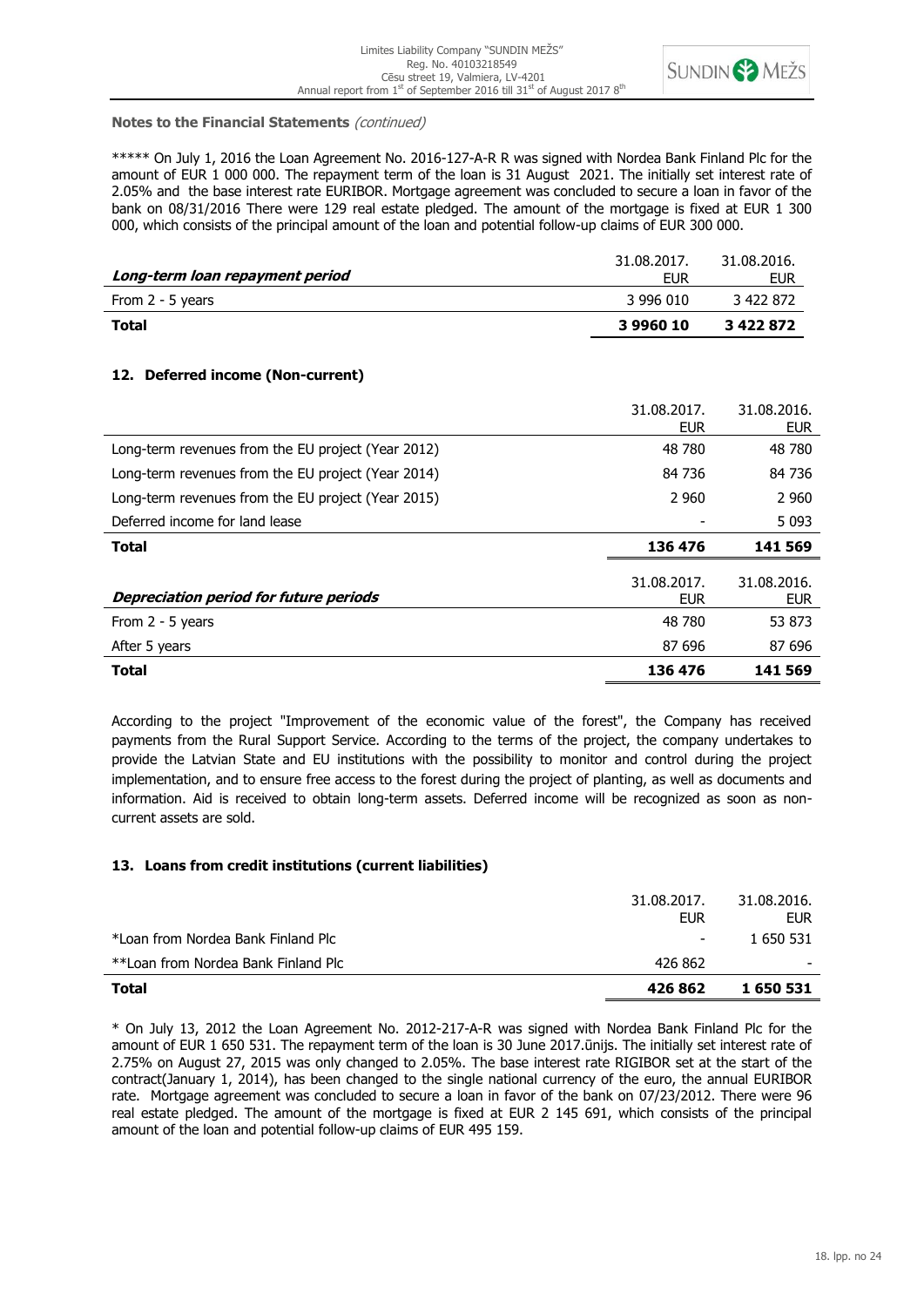

\*\* On February 28, 2013. the Loan Agreement No. 2013-24-A-R R was signed with Nordea Bank Finland Plc for the amount of EUR 426 862 The repayment term of the loan is 31 January 2018. The initially set interest rate of 2.75% on August 27, 2015 was only changed to 2.05%. The base interest rate RIGIBOR set at the start of the contract(January 1, 2014), has been changed to the single national currency of the euro, the annual EURIBOR rate. Mortgage agreement was concluded to secure a loan in favor of the bank on 02/28/2013. tika noslēgts Hipotēkas līgums. There were 97 real estate pledged. The amount of the mortgage is fixed at EUR 554 920, which consists of the principal amount of the loan and potential follow-up claims of EUR 128 058.

# **14. Payables to related companies**

|                                     |    |            | 31.08.2017.<br>EUR | 31.08.2016.<br>EUR |
|-------------------------------------|----|------------|--------------------|--------------------|
| *Loan from Livland Skog AB, EUR     | 1% | on request | 1 039 583          | 1 029 583          |
| ** Loan from Livland Skog AB, SEK   | 1% | on request | 1 073 464          | 1 062 941          |
| *** Loan from Livland Skog AB, EUR  | 1% | on request | 1 0 1 4 8 1 2      | 1 004 812          |
| **** Loan from Livland Skog AB, EUR | 1% | on request | 1 620 394          |                    |
| <b>Total</b>                        |    |            | 4 748 253          | 3 097 336          |

\* Including, accrued interest on August 31, 2017 is EUR 39 583.

\*\* Including, accrued interest on August 31, 2017 is EUR 21 187.

\*\*\* Including, accrued interest on August 31, 2017 is EUR 14 812.

\*\*\*\* Including, accrued interest on August 31, 2017 is EUR 2 920.

# **15. Taxes and state social insurance payments**

|                                           | 31.08.2017. | 31.08.2016. |
|-------------------------------------------|-------------|-------------|
|                                           | <b>EUR</b>  | <b>EUR</b>  |
| State mandatory social insurance payments | 2 1 1 4     | 126         |
| Personal income tax                       | 1 0 7 3     | 153         |
| Corporate income tax                      | 16 052      |             |
| State fee of business risk                |             |             |
| Real estate tax                           |             | 476         |
| <b>Total</b>                              | 19 240      | 755         |

# **16. Other payables**

| <b>Total</b>                       | 4088        | 255         |
|------------------------------------|-------------|-------------|
|                                    |             |             |
| Settlement of claims against staff | 31          |             |
| Wages and salaries                 | 4 0 5 7     | 255         |
|                                    | <b>EUR</b>  | <b>EUR</b>  |
|                                    | 31.08.2017. | 31.08.2016. |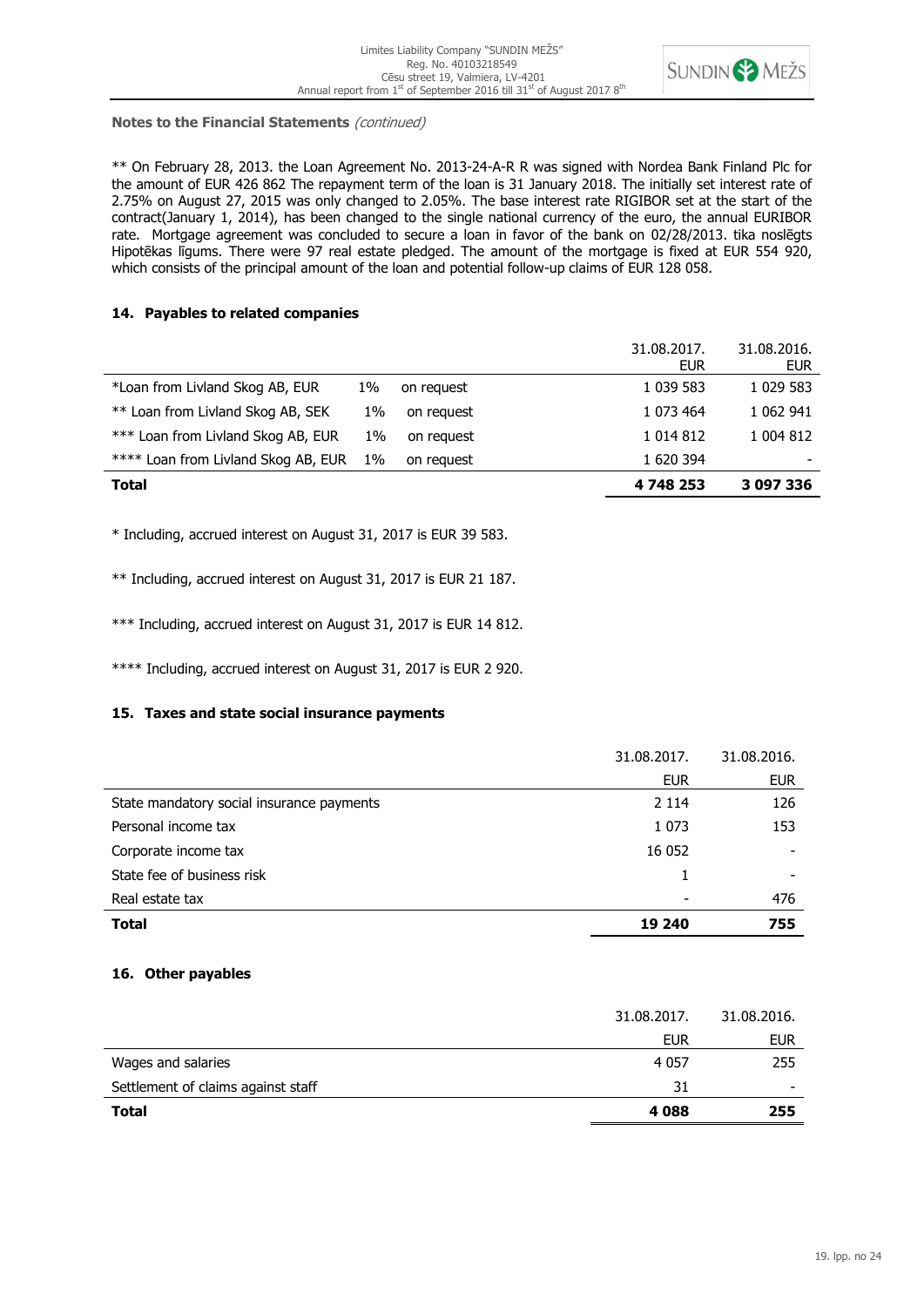

# **17. Accrued liabilities**

| <b>Total</b>                     | 198         | 66          |
|----------------------------------|-------------|-------------|
| Accrued obligations to suppliers | 198         | 66          |
|                                  | <b>EUR</b>  | EUR         |
|                                  | 31.08.2017. | 31.08.2016. |

#### **18. Deferred income**

| <b>Total</b>                   | 5756        | $\blacksquare$           |
|--------------------------------|-------------|--------------------------|
| Deferred income for land lease | 5 7 5 6     | $\overline{\phantom{a}}$ |
|                                | <b>EUR</b>  | <b>EUR</b>               |
|                                | 31.08.2017. | 31.08.2016.              |

# **NOTES OF PROFIT OR LOSS STATEMENT**

# **19. Net turnover**

| <b>Total</b>                      | 1 000 513   | 886 690     |
|-----------------------------------|-------------|-------------|
| Other Revenue                     | 1 3 1 9     | 28          |
| Revenue from Christmas tree sales | 132 448     | 22 3 82     |
| Revenue from land lease           | 11 338      | 8822        |
| Revenue from sales of timber      | 855 408     | 855 458     |
|                                   | <b>EUR</b>  | <b>EUR</b>  |
|                                   | 2016./2017. | 2015./2016. |

# **20. Cost of sales**

|                                        | 2016./2017 | 2015./2016. |
|----------------------------------------|------------|-------------|
|                                        | <b>EUR</b> | <b>EUR</b>  |
| Forest and land management costs       | 354 422    | 405 742     |
| The cost of timber sold                | 67 788     | 182 518     |
| Purchase costs of Christmas tree sold  | 68 356     | 13 550      |
| Wages and salaries                     | 24 907     |             |
| State social insurance payments        | 5875       |             |
| State fee of business risk             | 7          |             |
| Health insurance                       | 287        |             |
| Depreciation of non-current assets     | 29 122     | 21 681      |
| Work clothing and equipment            | 1 1 2 8    |             |
| Maintenance costs for forest equipment | 677        |             |
| Real estate tax                        | 25 042     | 21 203      |
| Total                                  | 577 611    | 644694      |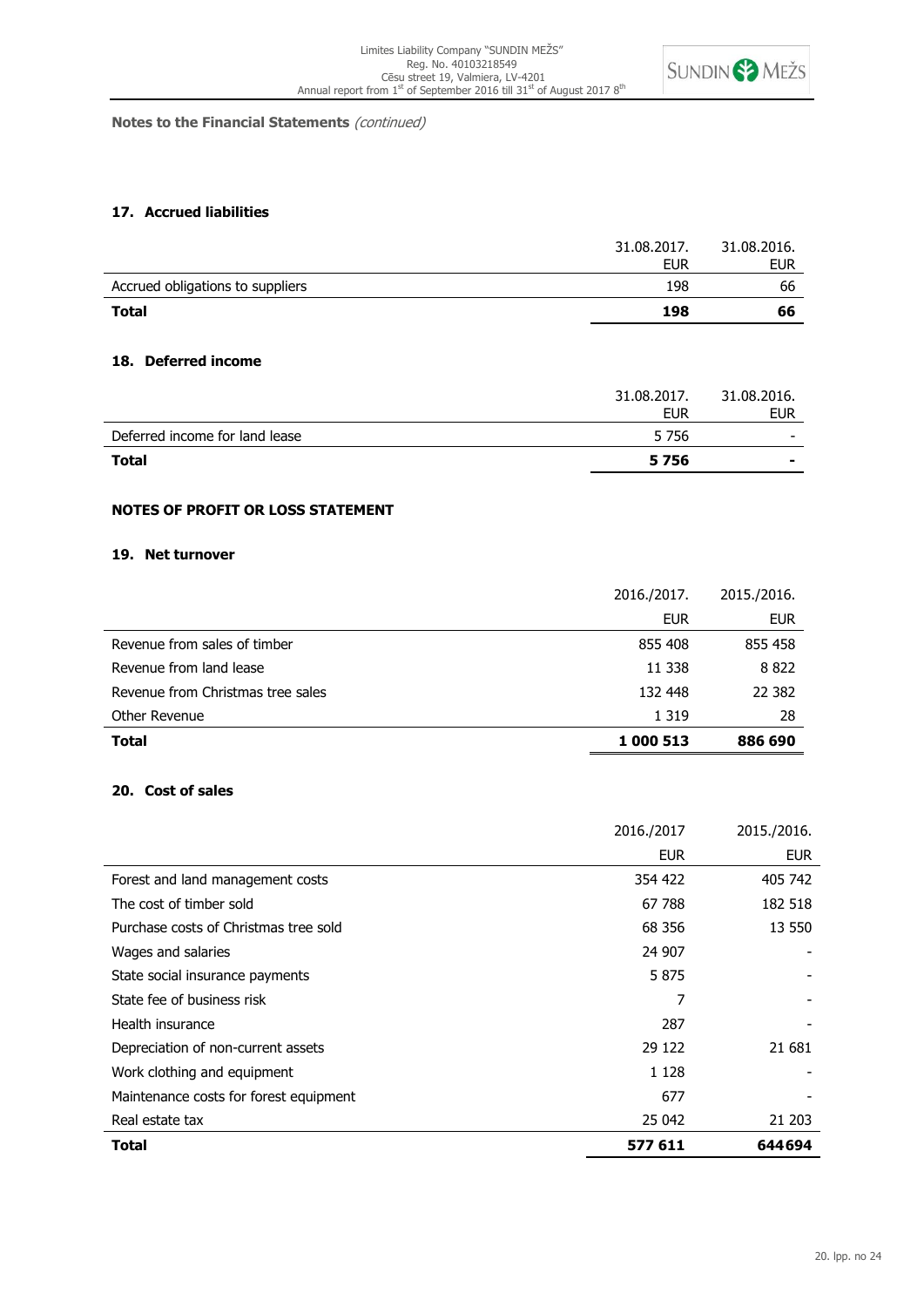

# **21. Distribution costs**

| <b>Total</b>         | 11 148      | ۰                        |
|----------------------|-------------|--------------------------|
| Transportation costs | 11 148      | $\overline{\phantom{0}}$ |
|                      | <b>EUR</b>  | <b>EUR</b>               |
|                      | 2016./2017. | 2015./2016.              |

# **22. Administrative expense**

|                                 | 2016./2017. | 2015./2016. |
|---------------------------------|-------------|-------------|
|                                 | <b>EUR</b>  | <b>EUR</b>  |
| Wages and salaries              | 37 257      | 4 4 4 0     |
| State social insurance payments | 8789        | 1 0 4 7     |
| State fee of business risk      | 8           | 5           |
| Health insurance                | 286         |             |
| Communication costs             | 1 4 3 4     |             |
| Office expenses                 | 4 8 3 4     | 2 9 9 5     |
| Accounting services             | 9710        | 8 5 20      |
| Legal services                  | 1 000       | 1 400       |
| Transportation costs            | 3671        |             |
| Audit expenses                  | 1800        | 1 600       |
| Banking services                | 388         | 1 505       |
| Other administrative expenses   | 5 6 3 5     | 3 3 2 8     |
| Unofficial office expenses      | 734         |             |
| Representation expenses         | 98          |             |
| Business trips expenses         | 437         |             |
| Total                           | 76 081      | 24 840      |

# **23. Other operating income**

| <b>Total</b>        | 21 643      |                          |
|---------------------|-------------|--------------------------|
| Insurance indemnity | 21 643      | $\overline{\phantom{a}}$ |
|                     | <b>EUR</b>  | <b>EUR</b>               |
|                     | 2016./2017. | 2015./2016.              |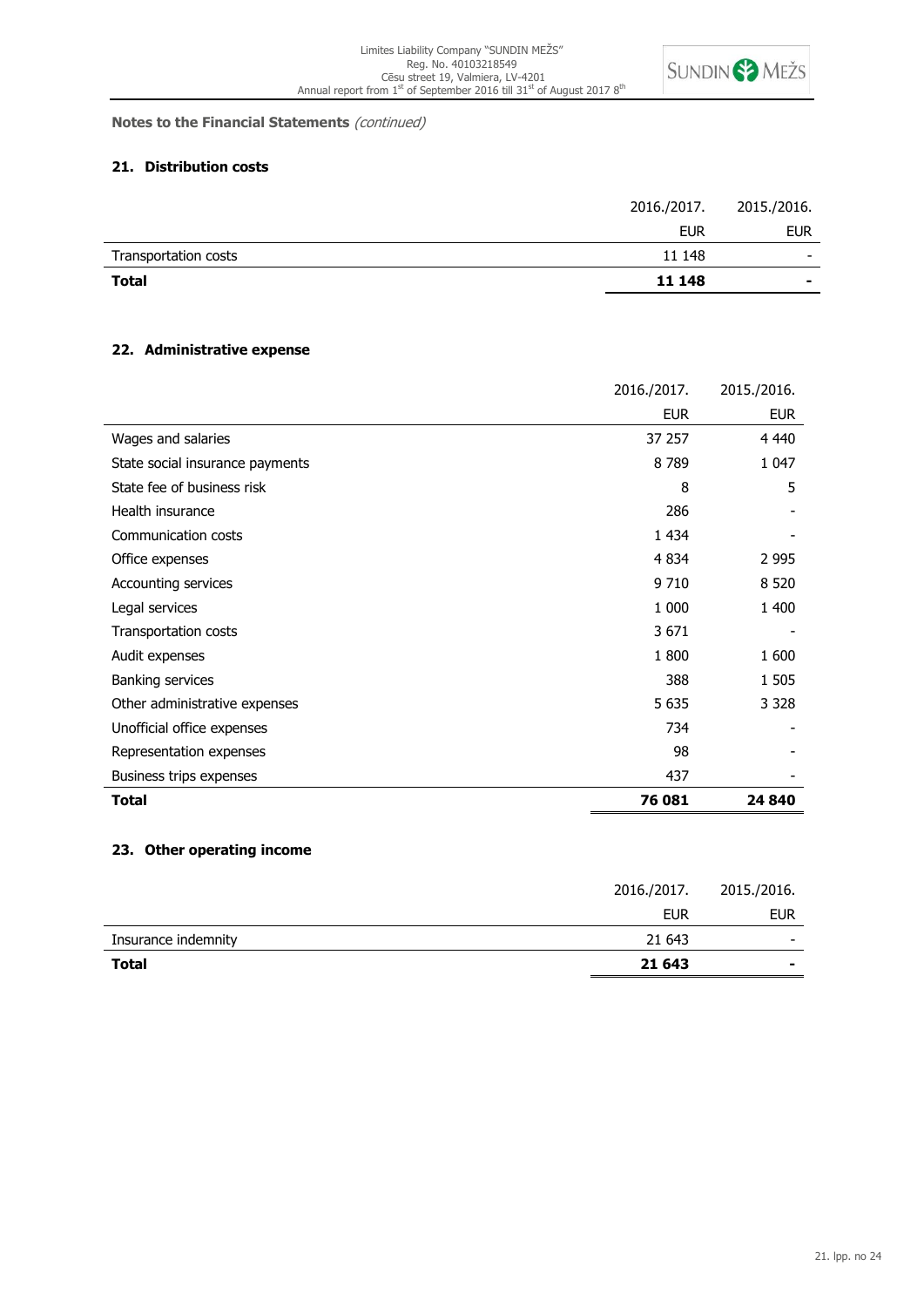

# **24. Other operating expense**

|                                                      | 2016./2017. | 2015./2016.   |
|------------------------------------------------------|-------------|---------------|
|                                                      | <b>EUR</b>  | <b>EUR</b>    |
| Loss from sale of fixed assets, net, incl.:          | 4 9 2 7     | 16 900        |
| proceeds from the sale of fxed assets                | 69 094      | <i>10 000</i> |
| residual value of sold fixed assets                  | (74 021)    | (26 900)      |
| Loss from exchange rate fluctuations, net            | 507         | 5445          |
| Paid fines, penaltie                                 | 10          | 763           |
| States fees                                          | 345         | 506           |
| Donations                                            | 4 500       | 4 0 0 0       |
| Loan expenses                                        | 25 812      | 33 314        |
| Establishment of provisions for doubtful receivables |             | 134 138       |
| Cultural and sporting events                         | 1 0 1 5     |               |
| Other expenses                                       |             | 1886          |
| Total                                                | 37 116      | 196 952       |

# **Information on profit or loss from disposal of long-term objects**

|                             | Balance<br>value at the<br>time of the<br>exclusion | Sequestration<br>proceeds | Seizure costs | Gross<br>revenues or<br>expenses | Profit or loss<br>from disposal<br>of an object |
|-----------------------------|-----------------------------------------------------|---------------------------|---------------|----------------------------------|-------------------------------------------------|
| Long-term investment object | <b>EUR</b>                                          | <b>EUR</b>                | <b>EUR</b>    | <b>EUR</b>                       | <b>EUR</b>                                      |
| RE Zemeņu iela 1            | 10 347                                              |                           |               | 10 500                           | 153                                             |
| <b>RE Lielsalas</b>         | 12 0 27                                             |                           |               | 20 527                           | 8 500                                           |
| RE Abolini                  | 14 3 50                                             |                           |               | 14 500                           | 150                                             |
| RE Vecmedni                 | 2 3 3 9                                             |                           |               | 2 3 5 0                          | 11                                              |
| RE Meža Braslas             | 7608                                                |                           |               | 7650                             | 42                                              |
| RE Bajāri                   | 3 604                                               |                           |               | 3 6 5 0                          | 46                                              |
| <b>TRE Toyota Hilux</b>     | 23 746                                              |                           |               | 9 9 1 7                          | (13 829)                                        |
| <b>Total</b>                | 74 021                                              | $\overline{\phantom{a}}$  |               | 69 094                           | (4927)                                          |

# **25. Financial risk management**

Company faced with financial instruments, as loans from credit institutions, financial leasing companies, trade receivables and other receivables, trade payables and other payables, which arise directly from of the economic activities.

# **Financial risks**

The main financial risks related to the Company's financial instruments are foreign currency risk, liquidity risk and credit risk.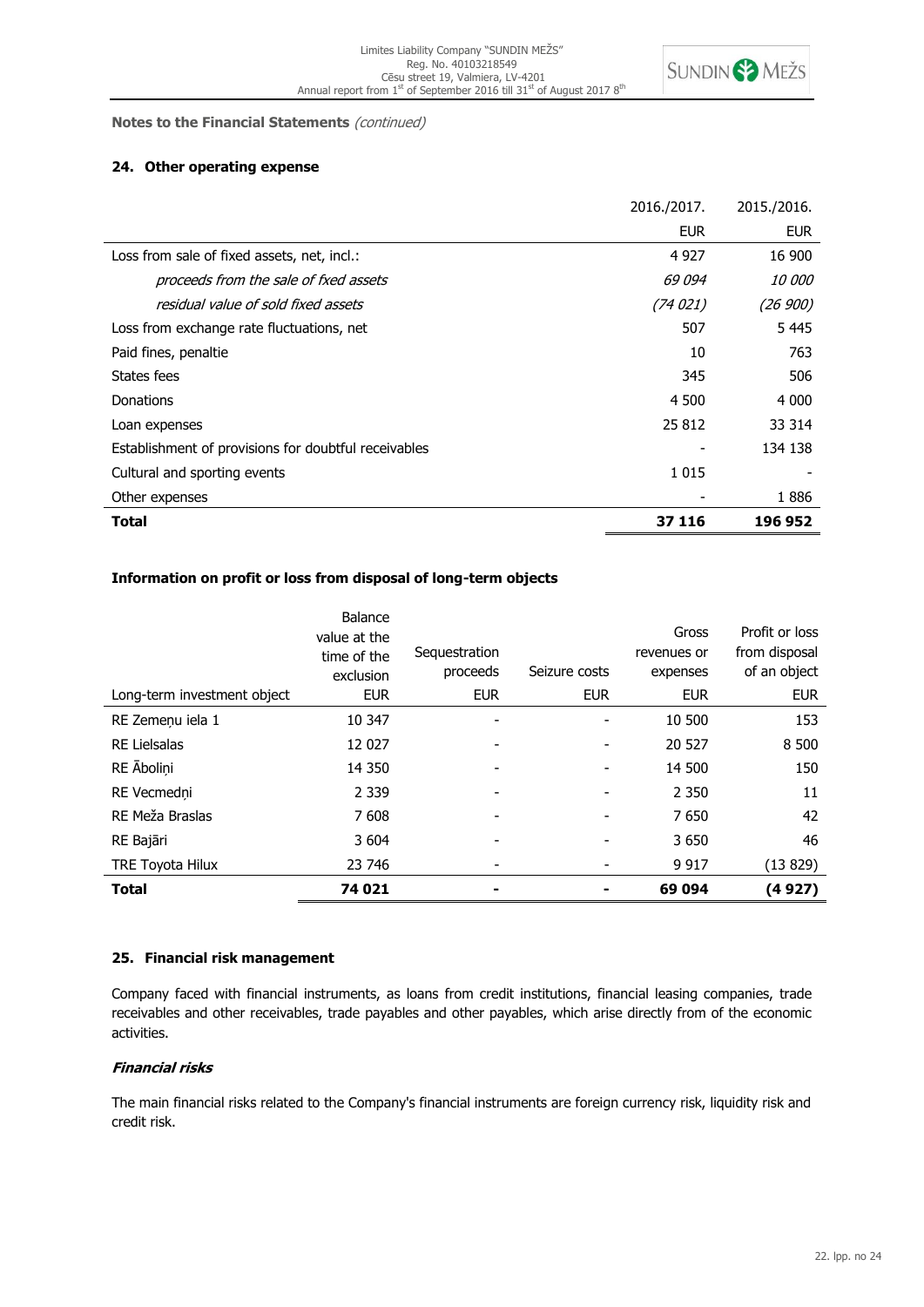

# **Currency risk**

The Company's monetary assets and liabilities that are subject to foreign currency risk comprise cash, trade payables. The Company is exposed to foreign currency risk mainly due to the EUR currency.

# **Liquidity risk**

Society manages is contloling enterprise liquidity risk by maintaining appropriate amount of money or providing adequate funding through the loans from the participant and credit institutions as well as financial leases.

# **Credit risk**

The Company is exposed to credit risk through its trade receivables and cash. Society management controls its credit risk by continuously assessing the credit history of customers and assigning credit terms on individual basis.The Company has no significant concentration of credit risk with any single counterparty or similar group of partners.

# **26. Events after the balance sheet date**

During the period from the last date to financial statements date there have been no events that result in the financial statements requiring adjustment or disclose additional information.

**Overseas Company LLC Dzērves Birojs Chairman of the Board - Accountant has prepared Company 2016/2017 Annual Reportand it has been signed by the authorized person on 27 December 2017.**

Guntis Ādamsons **Eva Dzērve** Authorized person Accounting outsourcing company LLC Dzērves birojs, Chairman of the Board